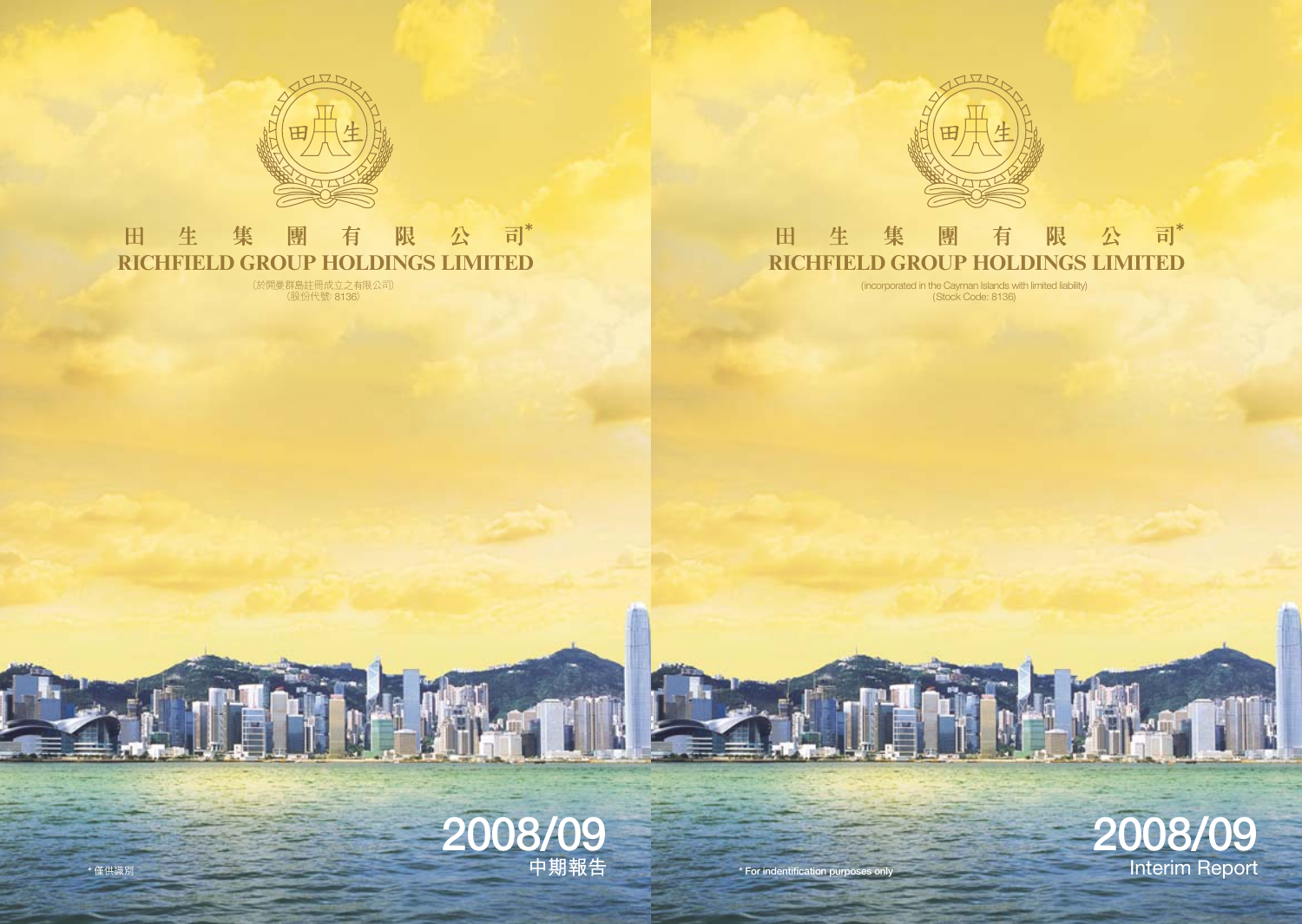### CHARACTERISTICS OF THE GROWTH ENTERPRISE MARKET ("GEM") OF THE STOCK EXCHANGE OF HONG KONG LIMITED (THE "STOCK EXCHANGE")

GEM has been positioned as a market designed to accommodate companies to which a higher investment risk may be attached than other companies listed on the Stock Exchange. Prospective investors should be aware of the potential risks of investing in such companies and should make the decision to invest only after due and careful consideration. The greater risk profile and other characteristics of GEM mean that it is a market more suited to professional and other sophisticated investors.

Given the emerging nature of companies listed on GEM, there is a risk that securities traded on GEM may be more susceptible to high market volatility than securities traded on the Main Board and no assurance is given that there will be a liquid market in the securities traded on GEM.

*The Stock Exchange takes no responsibility for the contents of this report, makes no representation as to its accuracy or completeness and expressly disclaims any liability whatsoever for any loss howsoever arising from or in reliance upon the whole or any part of the contents of this report.*

*This report, for which the directors of Richfield Group Holdings Limited collectively and individually accept full responsibility, includes particulars given in compliance with the Rules Governing the Listing of Securities on GEM of the Stock Exchange (the "GEM Listing Rules") for the purpose of giving information with regard to Richfield Group Holdings Limited. The directors, having made all reasonable enquiries, confirm that, to the best of their knowledge and belief: (1) the information contained in this report is accurate and complete in all material respects and not misleading; (2) there are no other matters the omission of which would make any statement in this report misleading; and (3) all opinions expressed in this report have been arrived at after due and careful consideration and are founded on bases and assumptions that are fair and reasonable.*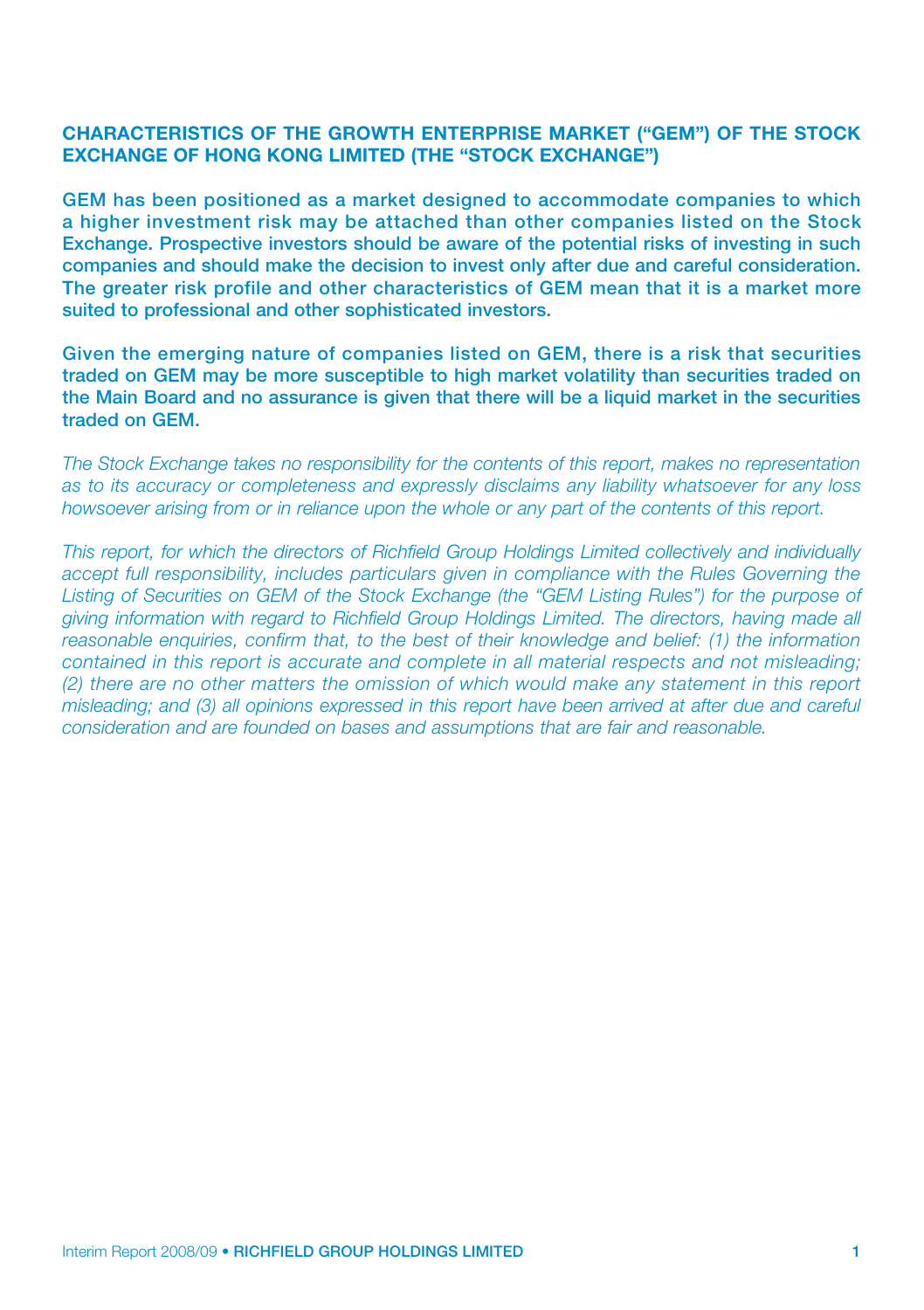# INTERIM RESULTS

The board of directors (the "Board") of Richfield Group Holdings Limited (the "Company") herein presents the unaudited consolidated results of the Company and its subsidiaries (collectively referred to as the "Group") for the three months and six months ended 30 September 2008 together with the comparative unaudited figures for the corresponding periods in 2007 as follows:

# UNAUDITED CONDENSED CONSOLIDATED INCOME STATEMENT

*For the three months and six months ended 30 September 2008*

|                                                                                                                  |                |                                        | Six months ended<br><b>30 September</b> |                                        | Three months ended<br><b>30 September</b> |  |  |
|------------------------------------------------------------------------------------------------------------------|----------------|----------------------------------------|-----------------------------------------|----------------------------------------|-------------------------------------------|--|--|
|                                                                                                                  | <b>Notes</b>   | 2008<br>(Unaudited)<br><b>HK\$'000</b> | 2007<br>(Unaudited)<br><b>HK\$'000</b>  | 2008<br>(Unaudited)<br><b>HK\$'000</b> | 2007<br>(Unaudited)<br><b>HK\$'000</b>    |  |  |
| <b>REVENUE</b>                                                                                                   | $\overline{4}$ | 40,353                                 | 66,724                                  | 19,356                                 | 29,551                                    |  |  |
| Cost of sales                                                                                                    |                | (21, 260)                              | (40, 246)                               | (10, 142)                              | (16,809)                                  |  |  |
| <b>Gross profit</b>                                                                                              |                | 19,093                                 | 26,478                                  | 9,214                                  | 12,742                                    |  |  |
| Other income<br>Selling and distribution expenses<br>Administrative expenses                                     | 4              | 2,434<br>(1, 286)<br>(7, 734)          | 1,825<br>(8, 191)<br>(6,008)            | 897<br>(725)<br>(6, 229)               | 1,448<br>(3, 115)<br>(2,860)              |  |  |
| <b>OPERATING PROFIT</b>                                                                                          |                | 12,507                                 | 14,104                                  | 3,157                                  | 8,215                                     |  |  |
| Finance costs                                                                                                    |                |                                        | (5,056)                                 |                                        | (3,438)                                   |  |  |
| PROFIT BEFORE INCOME TAX                                                                                         | 5              | 12,507                                 | 9,048                                   | 3,157                                  | 4,777                                     |  |  |
| Income tax expense                                                                                               | 6              | (2,784)                                | (2,024)                                 | (1, 384)                               | (1,097)                                   |  |  |
| <b>PROFIT ATTRIBUTABLE TO</b><br><b>EQUITY HOLDERS OF</b><br>THE COMPANY                                         |                | 9,723                                  | 7,024                                   | 1,773                                  | 3,680                                     |  |  |
| <b>DIVIDENDS</b>                                                                                                 | $\overline{7}$ |                                        |                                         |                                        |                                           |  |  |
| <b>EARNINGS PER SHARE FOR</b><br><b>PROFIT ATTRIBUTABLE TO</b><br><b>EQUITY HOLDERS OF</b><br><b>THE COMPANY</b> | 8              |                                        |                                         |                                        |                                           |  |  |
| <b>Basic</b>                                                                                                     |                | <b>HK0.33 cent</b>                     | HK0.31 cent                             | <b>HK0.06 cent</b>                     | HK0.14 cent                               |  |  |
| <b>Diluted</b>                                                                                                   |                | N/A                                    | N/A                                     | N/A                                    | N/A                                       |  |  |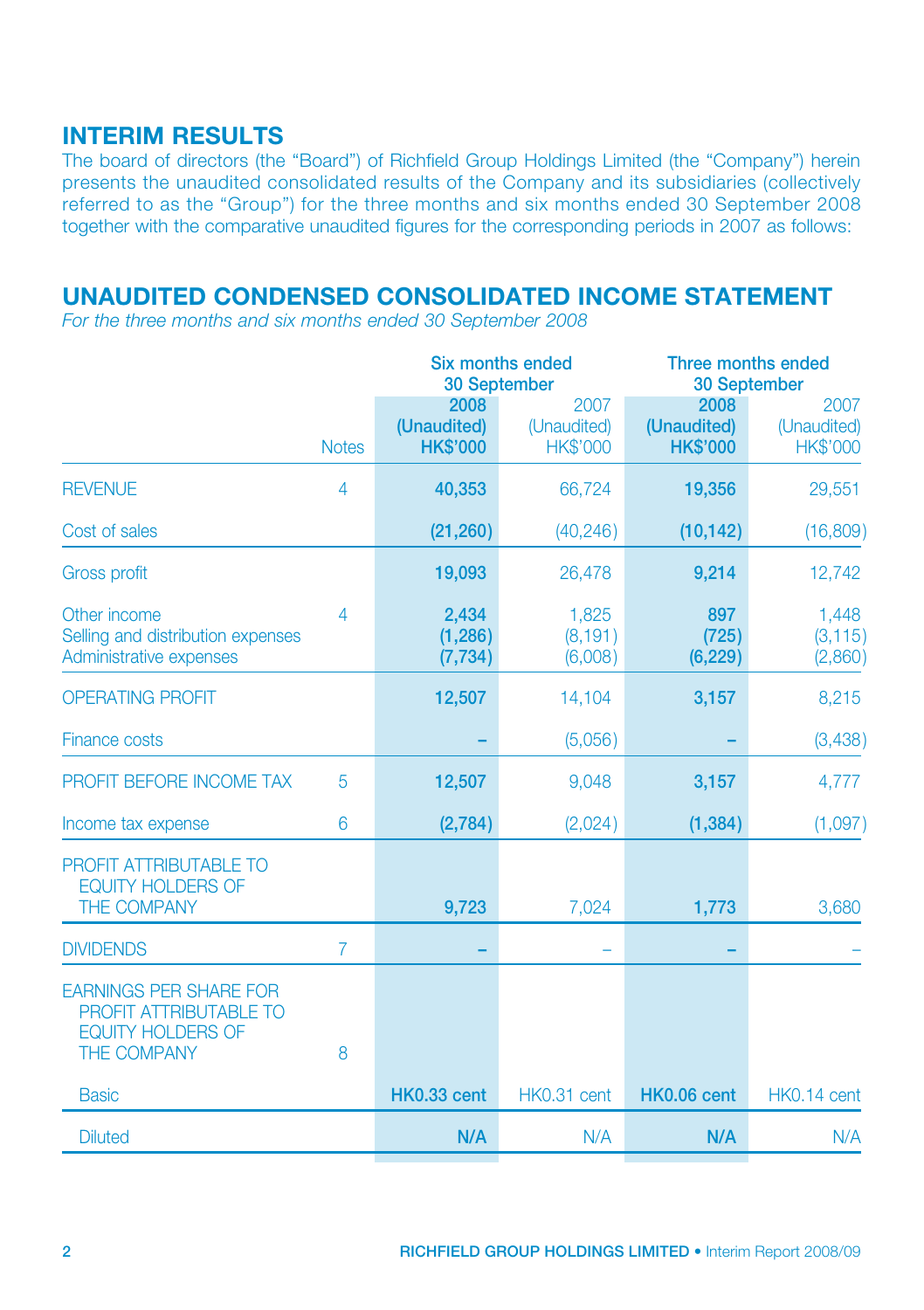# UNAUDITED CONDENSED CONSOLIDATED BALANCE SHEET

*As at 30 September 2008*

|                                                                                                                                                                                                               |               | As at<br>30 September<br>2008<br>(Unaudited)        | As at<br>31 March<br>2008<br>(Audited) |
|---------------------------------------------------------------------------------------------------------------------------------------------------------------------------------------------------------------|---------------|-----------------------------------------------------|----------------------------------------|
|                                                                                                                                                                                                               | <b>Notes</b>  | <b>HK\$'000</b>                                     | <b>HK\$'000</b>                        |
| <b>ASSETS AND LIABILITIES</b>                                                                                                                                                                                 |               |                                                     |                                        |
| <b>Non-current assets</b><br>Property, plant and equipment<br>Goodwill<br>Long term financial instruments<br>Available-for-sale financial assets<br>Rental and sundry deposits<br>Long term trade receivables | 9<br>10<br>11 | 1,102<br>147,633<br>326,367<br>23,151<br>161<br>673 | 791<br>156,200<br>161<br>673           |
|                                                                                                                                                                                                               |               | 499,087                                             | 157,825                                |
| <b>Current assets</b><br>Amount due from a shareholder<br>Properties held for trading<br><b>Trade receivables</b><br>Prepayments, deposits and other receivables<br>Financial assets at fair value through    | 10<br>11      | 43,357<br>20,462<br>3,755                           | 317,800<br>42,917<br>39,386<br>3,138   |
| profit or loss<br>Cash and bank balances                                                                                                                                                                      |               | 66,940<br>157,401                                   | 3,518<br>245,107                       |
|                                                                                                                                                                                                               |               | 291,915                                             | 651,866                                |
| <b>Current liabilities</b><br><b>Trade payables</b><br>Accrued expenses and other payables<br><b>Taxes payable</b>                                                                                            | 12            | 2,220<br>10,632<br>9,522                            | 16,390<br>2,569<br>8,929               |
|                                                                                                                                                                                                               |               | 22,374                                              | 27,888                                 |
| Net current assets                                                                                                                                                                                            |               | 269,541                                             | 623,978                                |
| <b>Net assets</b>                                                                                                                                                                                             |               | 768,628                                             | 781,803                                |
| <b>EQUITY</b><br>Equity attributable to equity holders<br>of the Company                                                                                                                                      |               |                                                     |                                        |
| Share capital<br><b>Reserves</b>                                                                                                                                                                              | 13            | 29,285<br>739,343                                   | 29,285<br>752,518                      |
| <b>Total Equity</b>                                                                                                                                                                                           |               | 768,628                                             | 781,803                                |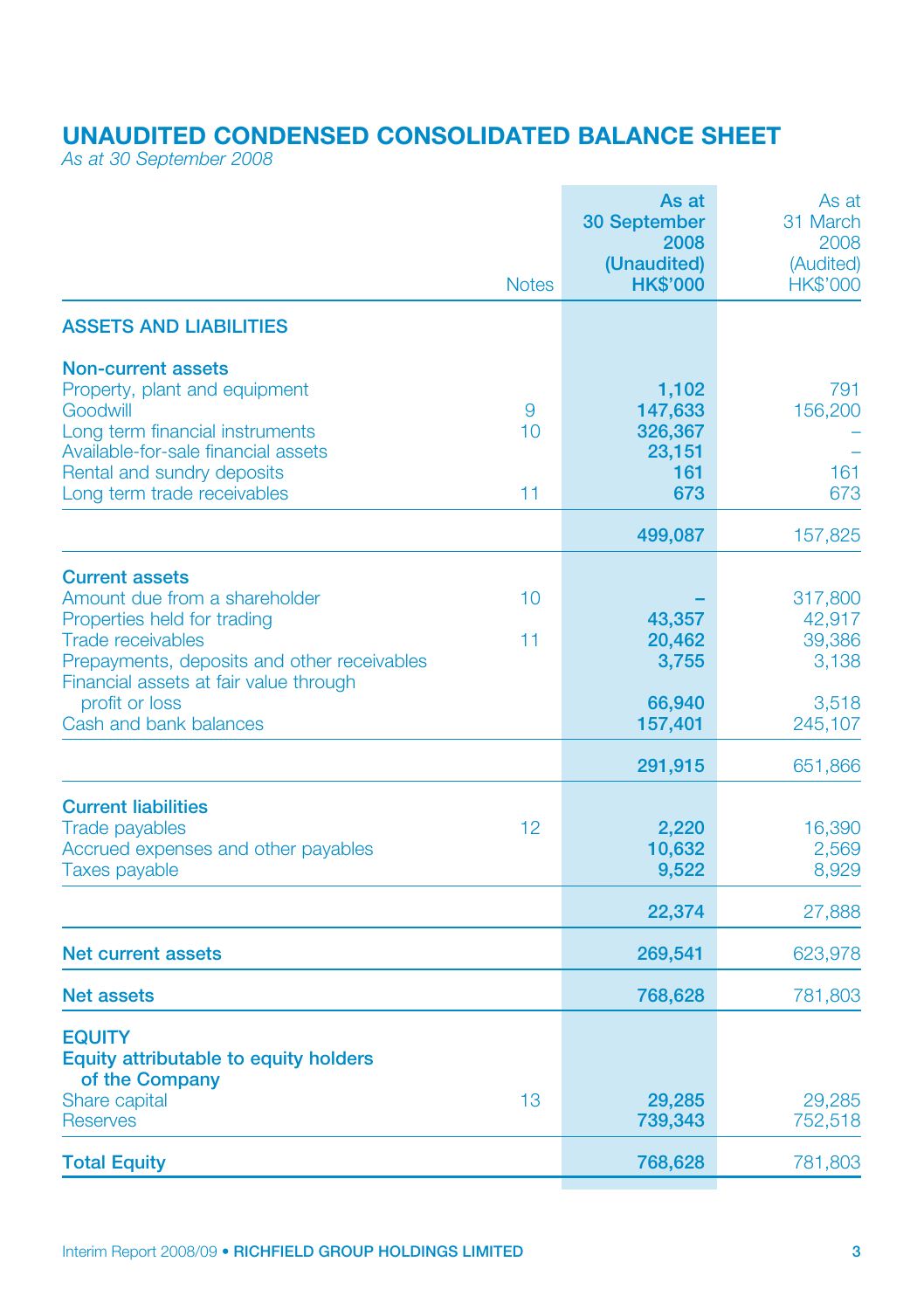# UNAUDITED CONDENSED CONSOLIDATED CASH FLOW STATEMENT

| (Unaudited)<br><b>HK\$'000</b> | 2007<br>(Unaudited)<br><b>HK\$'000</b> |
|--------------------------------|----------------------------------------|
| 25,217                         | 16,257                                 |
| (91, 926)                      | (14, 952)                              |
| (20, 997)                      | 261,803                                |
| (87,706)                       | 263,108                                |
| 245,107                        | 23,141                                 |
| 157,401                        | 286,249                                |
| 157,401                        | 286,249                                |
|                                | 30 September<br>2008                   |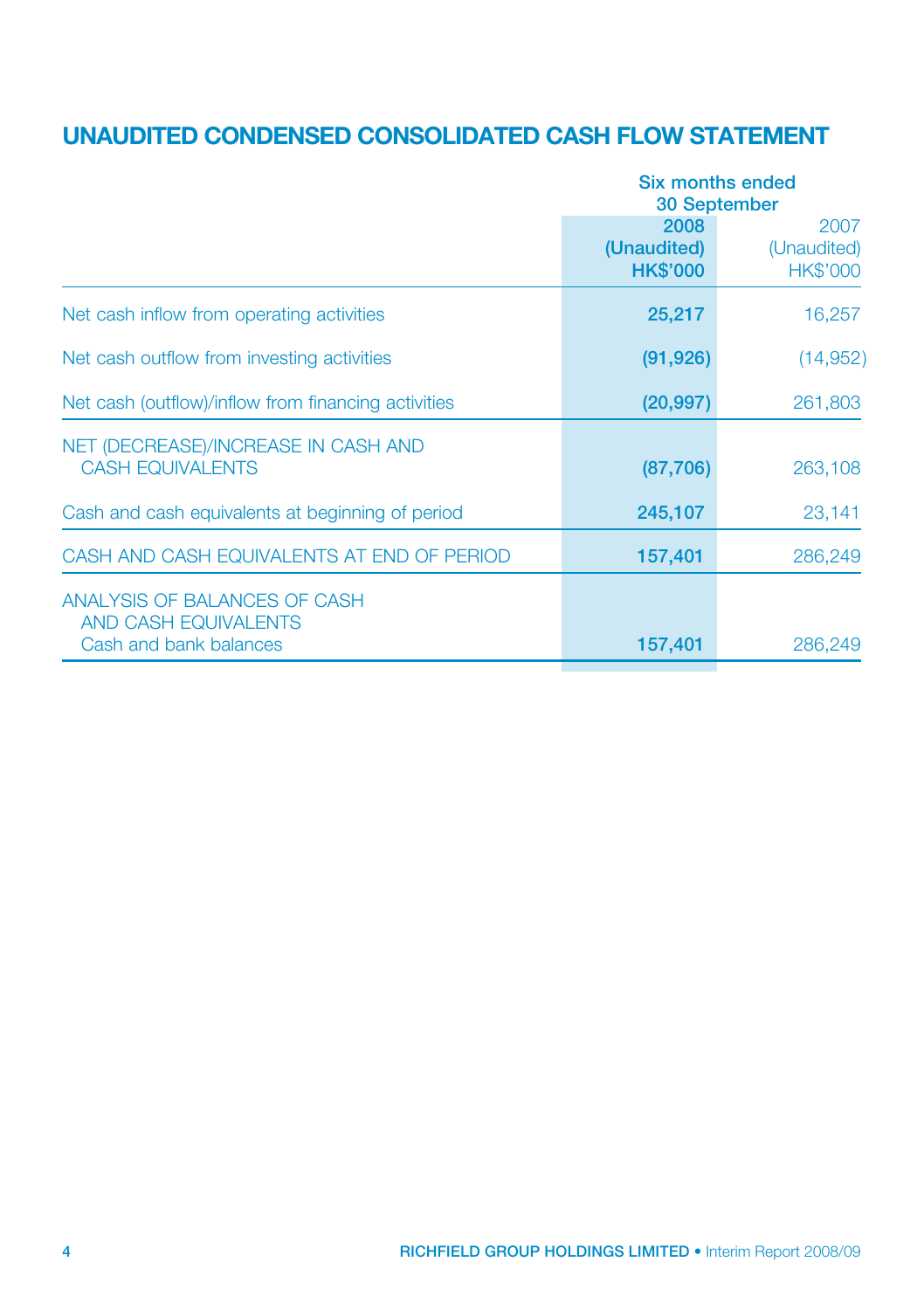# UNAUDITED CONSOLIDATED STATEMENT OF CHANGES IN EQUITY

*For the six months ended 30 September 2008*

| <b>Share</b><br>capital<br>(Unaudited)<br><b>HK\$'000</b> | premium<br>account<br>(Unaudited)<br><b>HK\$'000</b> | bond equity<br>reserve<br>(Unaudited)<br><b>HK\$'000</b> | Accumulated<br>losses<br>(Unaudited)<br><b>HK\$'000</b> | Total<br>(Unaudited)<br><b>HK\$'000</b> |
|-----------------------------------------------------------|------------------------------------------------------|----------------------------------------------------------|---------------------------------------------------------|-----------------------------------------|
| 18,000                                                    | 39,632                                               |                                                          | (22,908)                                                | 34,724                                  |
|                                                           |                                                      | 149.101                                                  |                                                         | 149.101                                 |
| 7,600                                                     | 450,986                                              | (149, 101)                                               |                                                         | 309,485                                 |
| 3,685                                                     | 265,320                                              |                                                          |                                                         | 269,005                                 |
|                                                           | (7, 119)                                             |                                                          |                                                         | (7, 119)                                |
|                                                           |                                                      |                                                          | 7.024                                                   | 7.024                                   |
| 29,285                                                    | 748,819                                              |                                                          | (15,884)                                                | 762,220                                 |
|                                                           |                                                      | <b>Share</b>                                             | Convertible                                             |                                         |

|                                                                 | <b>Share</b><br>capital<br>(Unaudited)<br><b>HK\$'000</b> | <b>Share</b><br>account<br>(Unaudited)<br><b>HK\$'000</b> | Convertible<br>premium bond equity<br>reserve<br>(Unaudited)<br><b>HK\$'000</b> | <b>Fair value</b><br>reserve<br>(Unaudited)<br><b>HK\$'000</b> | <b>Retained</b><br>profits<br>(Unaudited)<br><b>HK\$'000</b> | <b>Total</b><br>(Unaudited)<br><b>HK\$'000</b> |
|-----------------------------------------------------------------|-----------------------------------------------------------|-----------------------------------------------------------|---------------------------------------------------------------------------------|----------------------------------------------------------------|--------------------------------------------------------------|------------------------------------------------|
| At 1 April 2008<br>Net fair value loss on<br>available-for-sale | 29.285                                                    | 747,769                                                   |                                                                                 |                                                                | 4.749                                                        | 781,803                                        |
| financial assets                                                |                                                           |                                                           |                                                                                 | (1,901)                                                        |                                                              | (1, 901)                                       |
| Net profit for the period                                       |                                                           |                                                           |                                                                                 |                                                                | 9.723                                                        | 9.723                                          |
| Final dividend paid                                             |                                                           | (20, 997)                                                 |                                                                                 |                                                                |                                                              | (20, 997)                                      |
| At 30 September 2008                                            | 29.285                                                    | 726,772                                                   |                                                                                 | (1,901)                                                        | 14,472                                                       | 768,628                                        |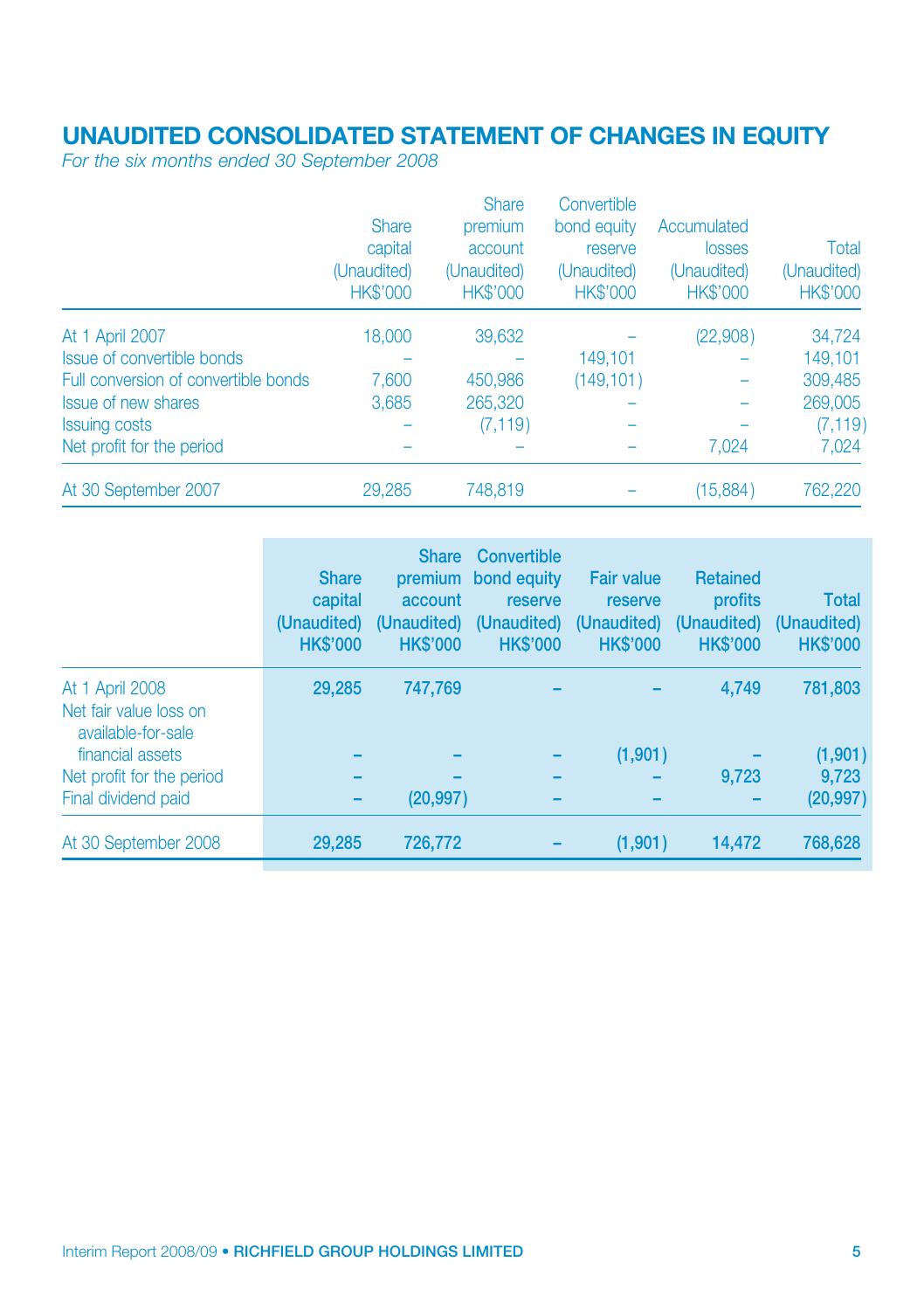# NOTES TO UNAUDITED CONDENSED CONSOLIDATED FINANCIAL **STATEMENTS**

#### **GENERAL INFORMATION**

Richfield Group Holdings Limited (the "Company") was incorporated in the Cayman Islands on 10 January 2002 as an exempted company with limited liability under the Companies Law (2001 Second Revision) of the Cayman Islands. The address of its registered office is Cricket Square, Hutchins Drive, P.O. Box 2681, Grand Cayman KY1-1111, Cayman Islands and its principal place of business is Unit 1209, 12th Floor, Silvercord Tower 2, 30 Canton Road, Tsim Sha Tsui, Hong Kong. The Company's shares are listed on The Growth Enterprise Market ("GEM") of The Stock Exchange of Hong Kong Limited (the "Stock Exchange").

The principal activity of the Company is investment holding. The subsidiaries (together with the Company referred to as the "Group") are principally engaged in the provision of property brokerage services, carrying out schemes for property consolidation, assembly and redevelopment and property trading in Hong Kong (the "Property Assembly and Brokerage Business"), the trading of recycled computers and the trading of bags and accessories.

# 2. BASIS OF PREPARATION AND PRINCIPAL ACCOUNTING POLICIES

# *Basis of preparation*

The unaudited condensed consolidated interim financial statements of the Group for the six months ended 30 September 2008 (the "Condensed Financial Report") have been prepared in accordance with Hong Kong Accounting Standard ("HKAS") 34 "Interim Financial Reporting" issued by the Hong Kong Institute of Certified Public Accountants (the "HKICPA") and the applicable disclosure requirements of the Rules Governing the Listing of Securities on the GEM of the Stock Exchange.

The Condensed Financial Report should be read in conjunction with the annual financial statements of the Company for the year ended 31 March 2008 (the "2008 Annual Financial Statements").

The preparation of the Condensed Financial Report in conformity with HKAS 34 requires management to make judgements, estimates and assumptions that affect the application of policies and reported amounts of assets and liabilities, income and expenses on a year to date basis. Actual results may differ from these estimates.

The Condensed Financial Report have been prepared under the historical cost convention, except for financial assets at fair value through profit or loss which are stated at fair value.

The Condensed Financial Report are presented in Hong Kong Dollars ("HK\$") which is also the functional currency of the Company and all values are rounded to the nearest thousand ("HK\$'000") unless otherwise stated.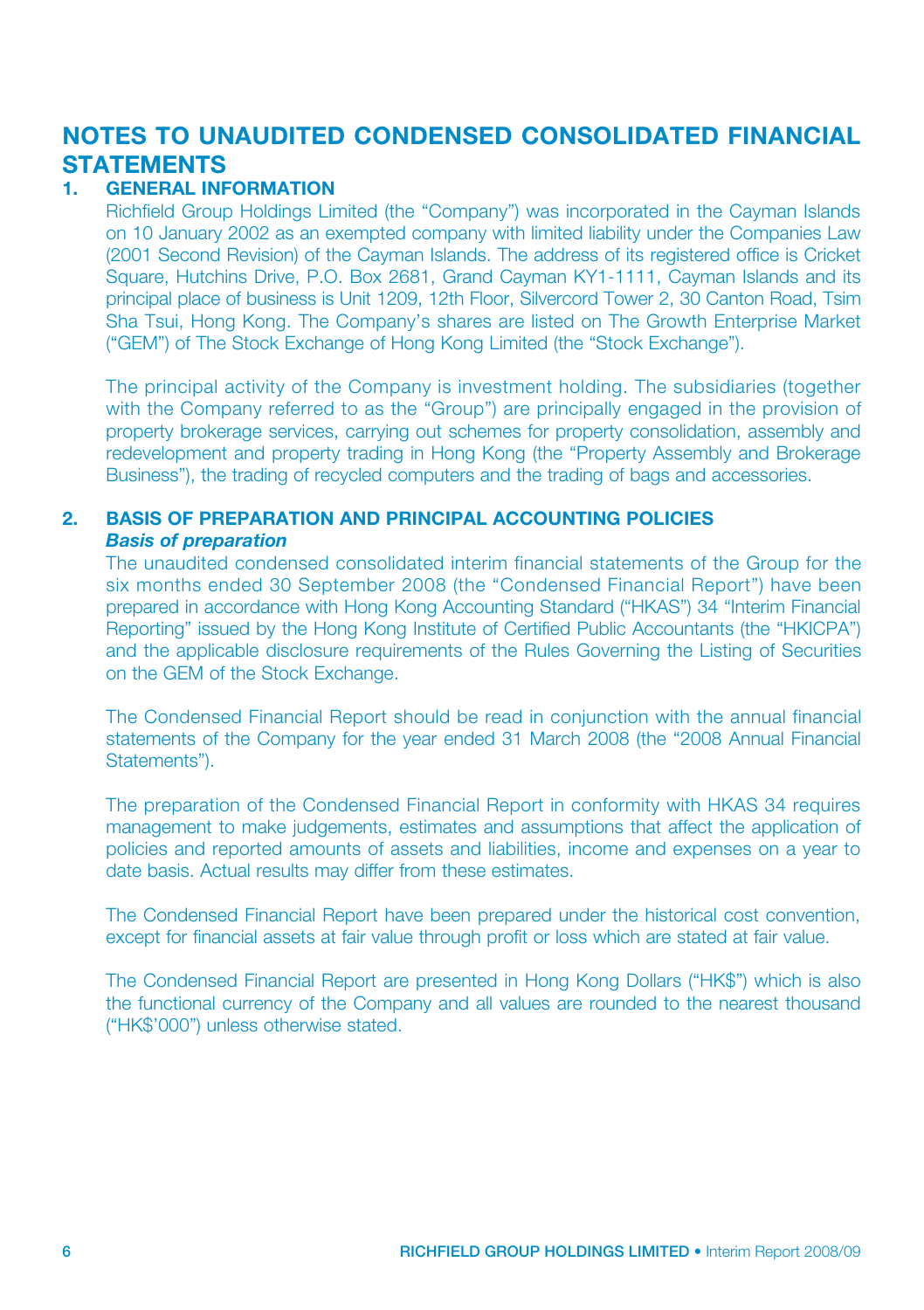#### *Principal accounting policies*

The accounting policies and methods of computation adopted in the preparation of the Condensed Financial Report are consistent with those adopted in the 2008 Annual Financial Statements, except for the adoption of the following new and revised Hong Kong Financial Reporting Standards ("HKFRSs"), which collective term includes all applicable individual Hong Kong Financial Reporting Standards ("HKFRS"), HKAS and Interpretations ("Int") issued by the HKICPA.

| $HK(IFRIC) - Int 12$ | <b>Service Concession Arrangements</b>                  |
|----------------------|---------------------------------------------------------|
| $HK(IFRIC) - Int 14$ | HKAS 19 – The Limit on a Defined Benefit Asset, Minimum |
|                      | <b>Funding Requirements and Their Interactions</b>      |

There was no material impact on the basis of preparation of the Condensed Financial Report arising from the abovementioned accounting standards.

The Group has not early applied the following new and revised HKFRSs that have been issued but are not yet effective.

| <b>HKAS 1 (Revised)</b>           | Presentation of Financial Statements <sup>1</sup>                                                                                             |
|-----------------------------------|-----------------------------------------------------------------------------------------------------------------------------------------------|
| <b>HKAS 23 (Revised)</b>          | Borrowing Costs <sup>1</sup>                                                                                                                  |
| <b>HKAS 27 (Revised)</b>          | Consolidated and Separate Financial Statements <sup>4</sup>                                                                                   |
| <b>HKFRS 2 (Amendment)</b>        | Vesting Conditions and Cancellations <sup>1</sup>                                                                                             |
| <b>HKFRS 3 (Revised)</b>          | Business Combinations <sup>4</sup>                                                                                                            |
| <b>HKFRS 8</b>                    | Operating Segments <sup>1</sup>                                                                                                               |
| $HK(IFRIC) - Int 13$              | Customer Loyalty Programmes <sup>2</sup>                                                                                                      |
| $HK(IFRIC) - Int 15$              | Agreements for the Construction of Real Estate 1                                                                                              |
| $HK(IFRIC) - Int 16$              | Hedges of a Net Investment in a Foreign Operation <sup>3</sup>                                                                                |
| Amendments to HKAS 1<br>(Revised) | Presentation of Financial Statements - Puttable Financial<br>Instruments and Obligations Arising on Liquidation 1                             |
| Amendments to HKAS 32             | Financial Instruments: Presentation - Puttable Financial<br>Instruments and Obligations Arising on Liquidation 1                              |
| Amendments to HKAS 39             | Financial Instruments: Recognition and Measurement<br>- Puttable Financial Instruments and Obligations Arising<br>on Liquidation <sup>1</sup> |
| Amendments to HKFRS 7             | Financial Instruments: Disclosures - Puttable Financial<br>Instruments and Obligations Arising on Liquidation 1                               |
|                                   |                                                                                                                                               |

<sup>1</sup> Effective for annual periods beginning on or after 1 January 2009

<sup>2</sup> Effective for annual periods beginning on or after 1 July 2008

<sup>3</sup> Effective for annual periods beginning on or after 1 October 2008<br>
Effective for annual periods beginning on or after 1 July 2009

Effective for annual periods beginning on or after 1 July 2009

The directors of the Company are currently assessing the impact of these HKFRSs but are not yet in a position to state whether they would have material financial impact on the Condensed Financial Report.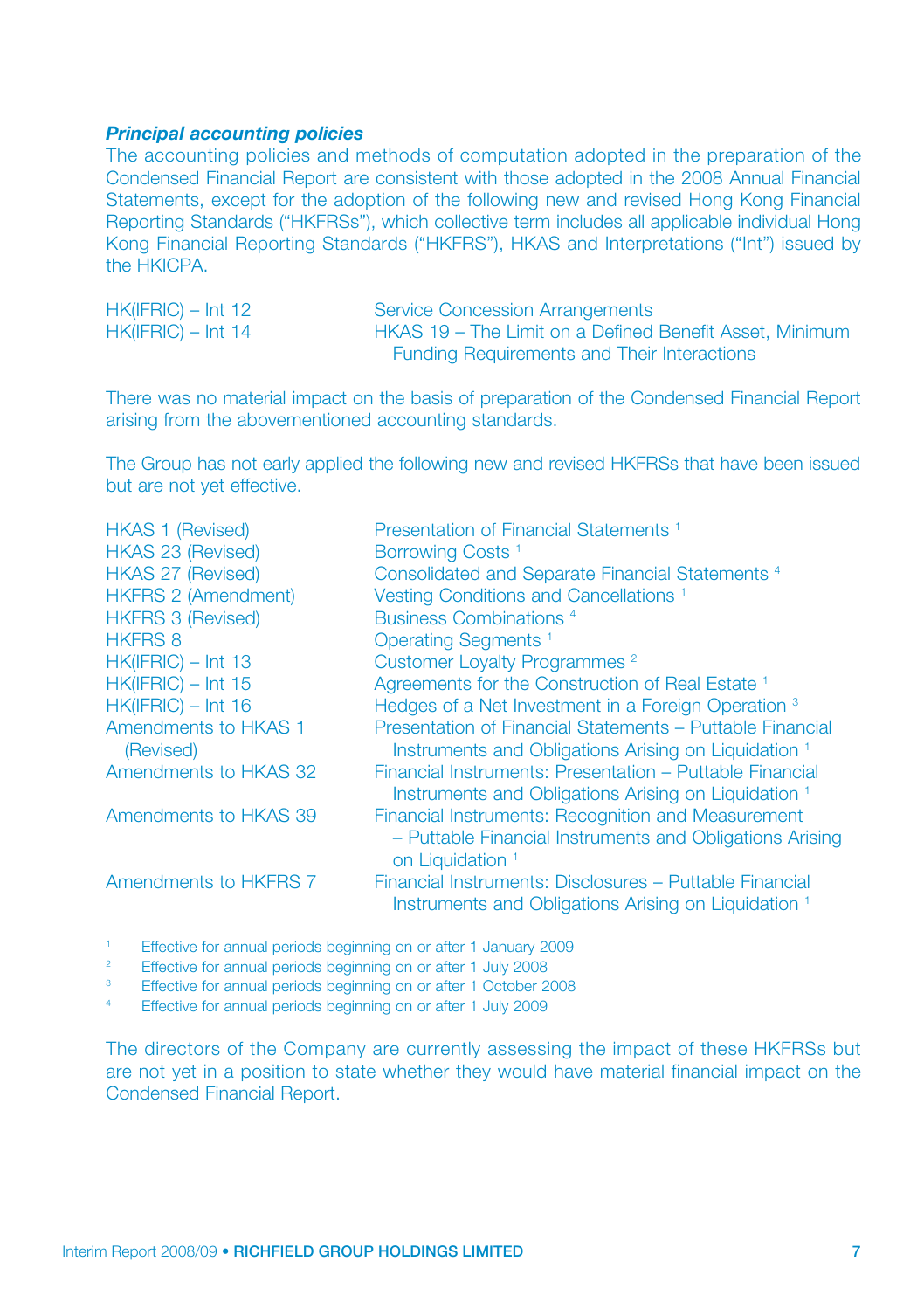# 3. SEGMENT INFORMATION

### *(i) Primary reporting format – business segments*

The Group's operating businesses are structured and managed separately according to the nature of their operations and the products and services they provide. Each of the Group's business segments represents a strategic business unit that offers products and services which are subject to risks and returns that are different from those of the other business segments. Details of the business segments are summarised as follows:

- (a) the Property Assembly and Brokerage Business, details of which have been set out in note 1;
- (b) Trading of bags and accessories segment represents the selling of bags and accessories via retail shops, department store counters, overseas agents and distributors:
- (c) Trading of recycled computers segment (the "Recycled Computer Business"); and

|                                                         |                          | Six months ended 30 September |                          |                 |                        |                 |                 |                 |                   |                  |  |
|---------------------------------------------------------|--------------------------|-------------------------------|--------------------------|-----------------|------------------------|-----------------|-----------------|-----------------|-------------------|------------------|--|
|                                                         | <b>Property Assembly</b> |                               | Recycled                 |                 | <b>Trading of bags</b> |                 |                 |                 |                   |                  |  |
|                                                         | and Brokerage Business   |                               | <b>Computer Business</b> |                 | and accessories        |                 |                 | Corporate       |                   | <b>Total</b>     |  |
|                                                         | 2008                     | 2007                          | 2008                     | 2007            | 2008                   | 2007            | 2008            | 2007            | 2008              | 2007             |  |
|                                                         | (Unaudited)              | (Unaudited)                   | (Unaudited)              | (Unaudited)     | (Unaudited)            | (Unaudited)     | (Unaudited)     | (Unaudited)     | (Unaudited)       | (Unaudited)      |  |
|                                                         | <b>HKS'000</b>           | <b>HK\$'000</b>               | <b>HK\$'000</b>          | <b>HK\$'000</b> | <b>HK\$'000</b>        | <b>HK\$'000</b> | <b>HK\$'000</b> | <b>HK\$'000</b> | <b>HK\$'000</b>   | <b>HK\$'000</b>  |  |
| Segment revenue:<br>Turnover for external               |                          |                               |                          |                 |                        |                 |                 |                 |                   |                  |  |
| customers                                               | 30,044                   | 20,481                        | 7,353                    | 23,330          | 2,956                  | 22,913          |                 | ÷               | 40,353            | 66,724           |  |
| Segment results                                         | 16,761                   | 13,727                        | (2,097)                  | 112             | (79)                   | (107)           | (2, 445)        | ۰               | 12,140            | 13,732           |  |
| <b>Unallocated revenue</b><br><b>Unallocated cost</b>   |                          |                               |                          |                 |                        |                 |                 |                 | 1,799<br>(1, 432) | 1,455<br>(1,083) |  |
| <b>Operating profit</b>                                 |                          |                               |                          |                 |                        |                 |                 |                 | 12,507            | 14,104           |  |
| Finance costs                                           |                          |                               |                          |                 |                        |                 |                 |                 | ٠                 | (5,056)          |  |
| Profit before income tax<br>Income tax expense          |                          |                               |                          |                 |                        |                 |                 |                 | 12,507<br>(2,784) | 9,048<br>(2,024) |  |
| Profit attributable to equity<br>holders of the Company |                          |                               |                          |                 |                        |                 |                 |                 | 9,723             | 7,024            |  |

(d) the corporate segment represents investment holding.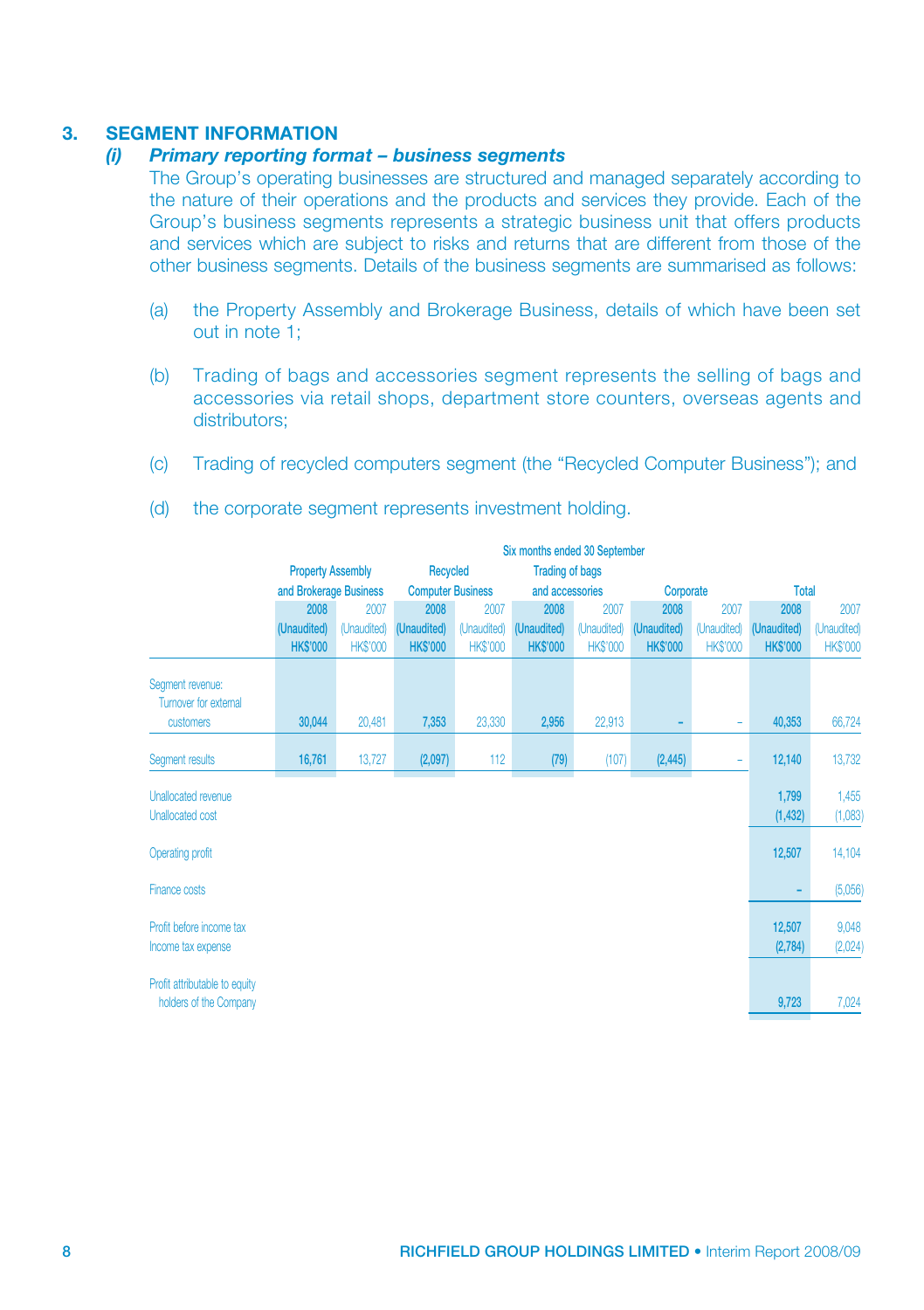### *(ii) Secondary reporting format – geographical segments*

The following table provides an analysis of the Group's sales by geographical market, irrespective of the origin of the goods and services.

Sales revenue by geographical markets:

|                            |                                        | <b>Six months ended</b><br><b>30 September</b> |  |  |
|----------------------------|----------------------------------------|------------------------------------------------|--|--|
|                            | 2008<br>(Unaudited)<br><b>HK\$'000</b> | 2007<br>(Unaudited)<br><b>HK\$'000</b>         |  |  |
| Hong Kong<br><b>Others</b> | 40,353                                 | 60,873<br>5,851                                |  |  |
|                            | 40,353                                 | 66,724                                         |  |  |

### 4. REVENUE AND OTHER INCOME

Revenue represents the net invoiced value of goods sold and net value of services rendered, after allowances for returns and trade discounts. All significant transactions amongst the companies comprising the Group have been eliminated on consolidation. Revenue recognised during the period is as follows:

|                                                                            |                                        | <b>Six months ended</b><br>30 September | Three months ended<br>30 September     |                                        |  |
|----------------------------------------------------------------------------|----------------------------------------|-----------------------------------------|----------------------------------------|----------------------------------------|--|
|                                                                            | 2008<br>(Unaudited)<br><b>HK\$'000</b> | 2007<br>(Unaudited)<br><b>HK\$'000</b>  | 2008<br>(Unaudited)<br><b>HK\$'000</b> | 2007<br>(Unaudited)<br><b>HK\$'000</b> |  |
| Revenue<br>Sales of goods<br>Commission income                             | 10,309<br>30,044                       | 46,243<br>20,481                        | 4,734<br>14,622                        | 16,570<br>12,981                       |  |
|                                                                            | 40,353                                 | 66,724                                  | 19,356                                 | 29,551                                 |  |
| Other income<br>Interest income<br>Dividend income<br><b>Sundry income</b> | 1,799<br>197<br>438                    | 1,503<br>322                            | 488<br>197<br>212                      | 1,448                                  |  |
|                                                                            | 2,434                                  | 1,825                                   | 897                                    | 1,448                                  |  |
|                                                                            | 42,787                                 | 68,549                                  | 20,253                                 | 30,999                                 |  |
|                                                                            |                                        |                                         |                                        |                                        |  |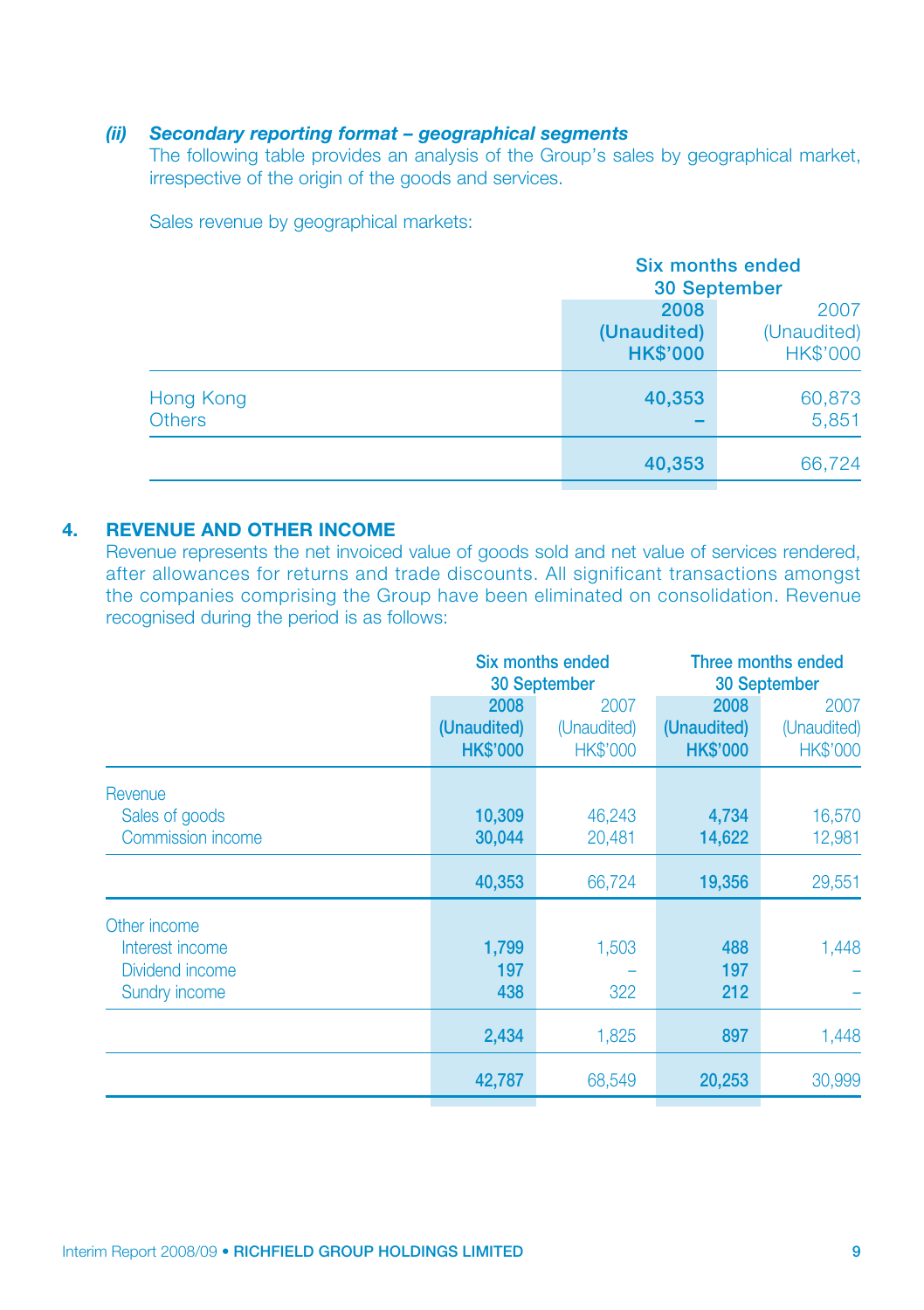### 5. PROFIT BEFORE INCOME TAX

The Group's profit before income tax is arrived at after charging the following:

|                                                   |                 | Six months ended<br>30 September | Three months ended<br>30 September |                 |  |
|---------------------------------------------------|-----------------|----------------------------------|------------------------------------|-----------------|--|
|                                                   | 2008            | 2007                             | 2008                               | 2007            |  |
|                                                   | (Unaudited)     | (Unaudited)                      | (Unaudited)                        | (Unaudited)     |  |
|                                                   | <b>HK\$'000</b> | <b>HK\$'000</b>                  | <b>HK\$'000</b>                    | <b>HK\$'000</b> |  |
| Fair value loss on financial assets at fair value |                 |                                  |                                    |                 |  |
| through profit or loss                            | 2.874           |                                  | 3,519                              |                 |  |
| Effective interest expense on convertible bonds   |                 | 2,586                            |                                    | 1,453           |  |
| Effective interest expense on promissory notes    |                 | 2.468                            |                                    | 1.868           |  |
| Interest on overdrafts and bank loans             |                 | 2                                |                                    | $\mathcal{P}$   |  |
| <b>Depreciation</b>                               | 241             | 260                              | 125                                | 124             |  |
|                                                   |                 |                                  |                                    |                 |  |

#### 6. INCOME TAX EXPENSE

Hong Kong profits tax has been provided at the rate of 16.5% (three and six months ended 30 September 2007: 17.5%) on the estimated assessable profit arising in Hong Kong for the current period. Taxes on profits assessable in other jurisdictions have been calculated at the rates of tax prevailing in the places in which the Group operates, based on existing legislation, interpretation and practices in respect thereof.

Deferred tax had not been provided for the Group because the Group had no significant temporary differences at the balance sheet date (30 September 2007: Nil).

#### 7. DIVIDENDS

The Board does not recommend the payment of an interim dividend for the six months ended 30 September 2008 (six months ended 30 September 2007: Nil).

#### 8. EARNINGS PER SHARE

The calculations of basic earnings per share for the three and six months ended 30 September 2008 are based on the unaudited consolidated net profit attributable to equity holders of the Company for the three and six months ended 30 September 2008 of approximately HK\$1,773,000 and HK\$9,723,000 respectively (three and six months ended 30 September 2007: HK\$3,680,000 and HK\$7,024,000 respectively) and on the weighted average number of 2,928,500,000 shares during the three and six months ended 30 September 2008 (three and six months ended 30 September 2007: 2,604,423,913 shares and 2,274,081,967 shares respectively).

Diluted earnings per share for the three and six months ended 30 September 2008 and the corresponding periods in 2007 are not disclosed as no dilutive events existed during those periods.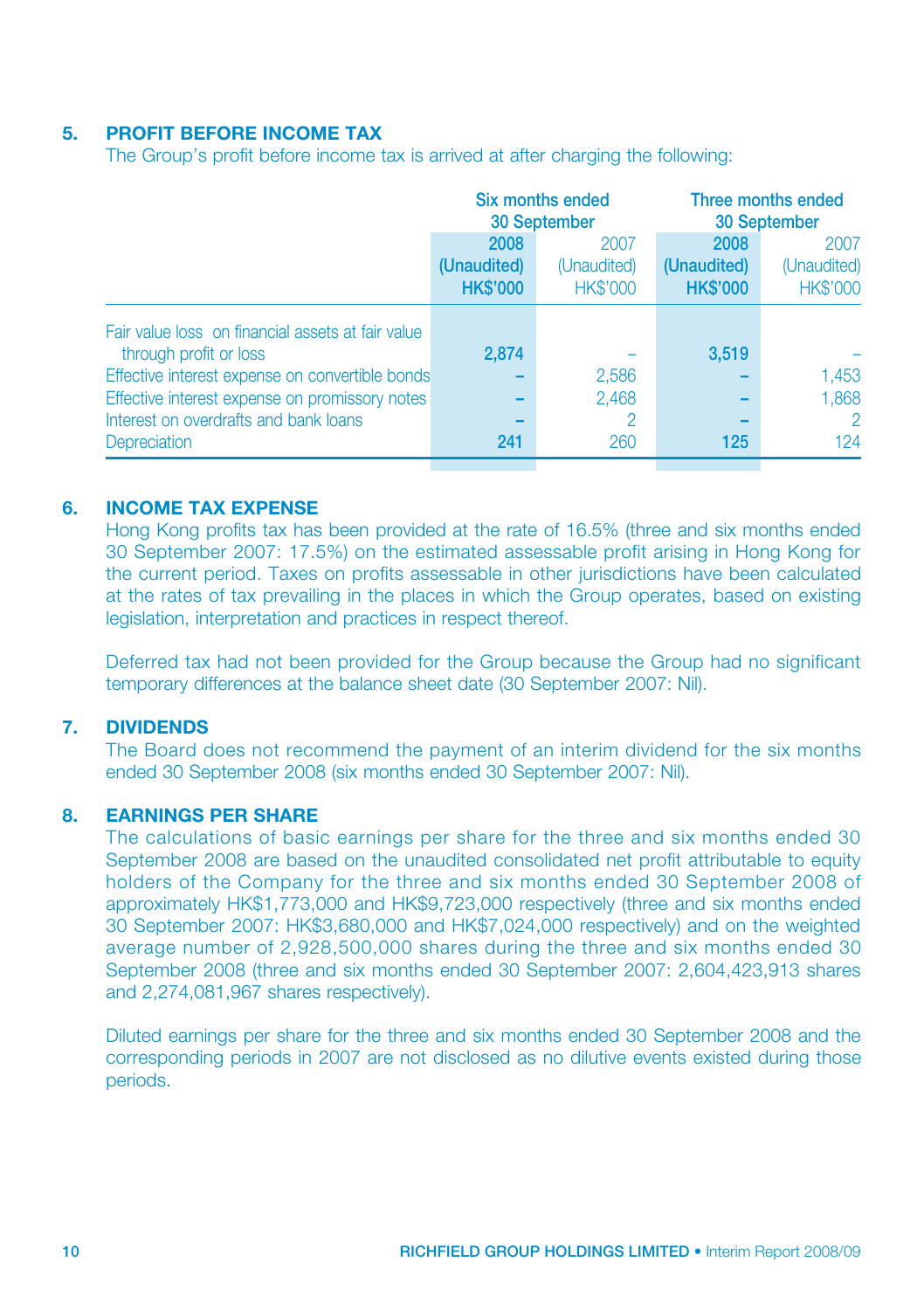### 9. GOODWILL

Goodwill arose from the acquisition of Richfield Realty Limited ("Richfield Realty") and Maxitech System Company Limited in previous years. The net carrying amount of goodwill can be analysed as follows:

|                                                                                                                                                     | <b>30 September</b><br>2008<br>(Unaudited)<br><b>HK\$'000</b> | 31 March<br>2008<br>(Audited)<br><b>HK\$'000</b> |
|-----------------------------------------------------------------------------------------------------------------------------------------------------|---------------------------------------------------------------|--------------------------------------------------|
| Net carrying amount at 1 April<br>Arising from the acquisition of a subsidiary<br>Adjustment on purchase consideration<br>(note)<br>Impairment loss | 156,200<br>(8, 567)                                           | 3,555<br>156,200<br>(3, 555)                     |
| Net carrying amount at the end of period/year                                                                                                       | 147,633                                                       | 156,200                                          |

Goodwill is allocated to the Group's cash-generating units identified according to the business segment as follows:

|                                                                                                    | <b>30 September</b><br>2008<br>(Unaudited)<br><b>HK\$'000</b> | 31 March<br>2008<br>(Audited)<br><b>HK\$'000</b> |
|----------------------------------------------------------------------------------------------------|---------------------------------------------------------------|--------------------------------------------------|
| The Property Assembly and Brokerage<br><b>Business</b><br>(note)<br>The Recycled Computer Business | 147,633                                                       | 156,200                                          |
|                                                                                                    | 147,633                                                       | 156,200                                          |

Note: As described in the Company's circular dated 10 May 2007, the purchase consideration is contingent on the results of Richfield Realty. Details of the purchase consideration have been set out in the Company's 2008 Annual Financial Statements. Based on the audited results of Richfield Realty for the year ended 28 May 2008, a further compensation of HK\$8,567,000 is repayable by the vendor. Consequently, the fair value of the purchase consideration is restated and goodwill arsing from the acquisition of Richfield Realty is adjusted accordingly.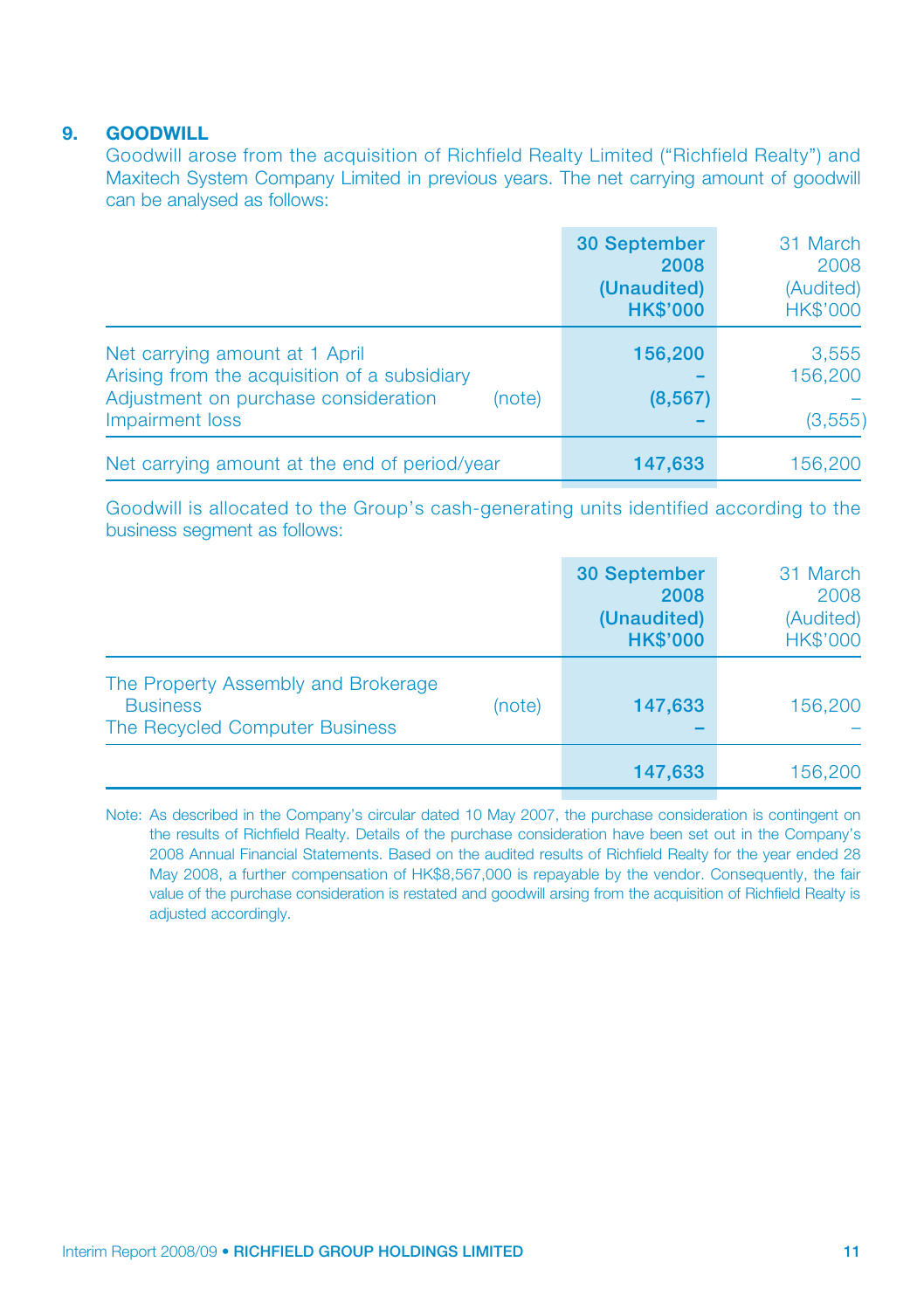#### 10. LONG TERM FINANCIAL INSTRUMENTS/AMOUNT DUE FROM A SHAREHOLDER

The amount due from a shareholder as at 31 March 2008 arose from the shortfall of the results of a subsidiary over its guaranteed results and was unsecured, interest free and repayable on demand. Details of the balance have been set out in the Company's 2008 Annual Financial Statements.

Pursuant to the settlement agreement and supplemental agreement entered into between the shareholder and the Company on 12 June 2008 and 17 July 2008 respectively and the approval of the independent shareholders passed at the extraordinary general meeting held on 25 August 2008, the repayment for this balance is compensated by a new guaranteed profit of Richfield Realty. Under the new guaranteed profit, the shareholder has irrevocably warranted and guaranteed to the Group that the new guaranteed profit of Richfield Realty for the 36-month period commencing from 1 July 2008 shall be no less than HK\$345,949,000. This amount is determined based on 3.98 times of the difference between the previous guarantee profit of HK\$150,000,000 and the actual profit of Richfield Realty for the year ended 28 May 2008 and deduction of the face value of the promissory note of HK\$120,000,000 and multiple of 1.06. As a result, this amount is transferred from the amount due from a shareholder to long term financial instruments from 1 July 2008, based on the new settlement arrangement.

Details of the settlement agreement and supplemental agreement have been set out in the Company's announcement dated 13 June 2008 and 28 July 2008.

### 11. TRADE RECEIVABLES

For the trading of bags and accessories and the Recycled Computer Business, the Group's trading terms with its trade customers are mainly on credit, which generally have credit terms of up to 90 days (year ended 31 March 2008: 90 days). For the Property Assembly and Brokerage Business, the Group generally allows a credit period from 1 month to 3 years to its customers, in accordance with the terms of the mutual agreements after individual negotiations. The Group seeks to maintain strict control over its outstanding receivables to minimise credit risk. Overdue balances are reviewed regularly by senior management.

Ageing analysis of the Group's trade receivables as at the balance sheet dates based on the invoice dates is as follows:

|                                               | <b>30 September</b><br>2008<br>(Unaudited)<br><b>HK\$'000</b> | 31 March<br>2008<br>(Audited)<br><b>HK\$'000</b> |
|-----------------------------------------------|---------------------------------------------------------------|--------------------------------------------------|
| Within 90 days<br>91-180 days<br>181-365 days | 15,969<br>562<br>4,604                                        | 39,108<br>278<br>673                             |
|                                               | 21,135                                                        | 40,059                                           |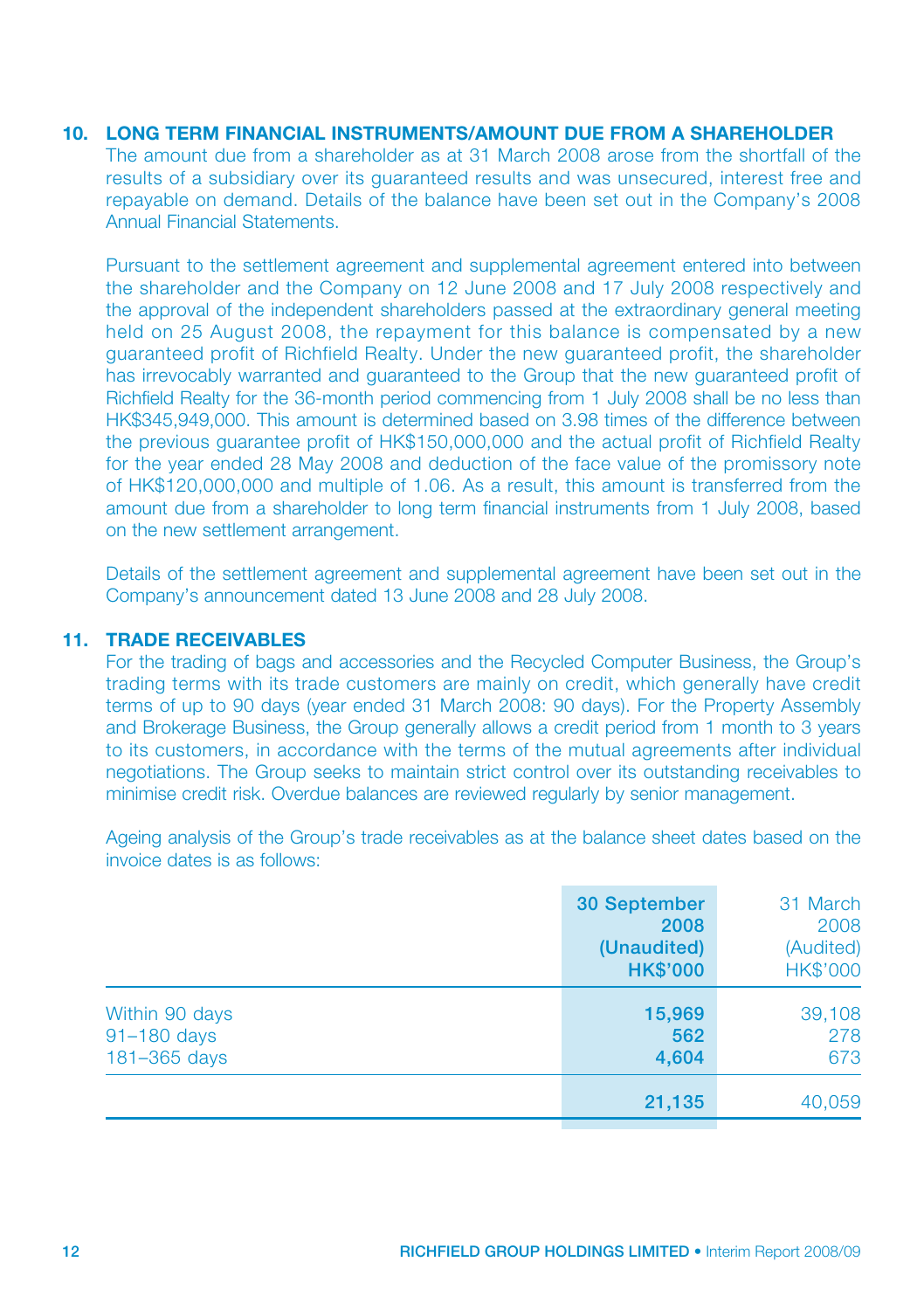#### 12. TRADE PAYABLES

Ageing analysis of the Group's trade payables as at the balance sheet dates based on the invoice dates is as follows:

|                                                              | <b>30 September</b><br>2008<br>(Unaudited)<br><b>HK\$'000</b> | 31 March<br>2008<br>(Audited)<br><b>HK\$'000</b> |
|--------------------------------------------------------------|---------------------------------------------------------------|--------------------------------------------------|
| Within 90 days<br>91-180 days<br>181-365 days<br>Over 1 year | 1,515<br>4<br>414<br>287                                      | 15,317<br>600<br>473                             |
|                                                              | 2,220                                                         | 16,390                                           |

### 13. SHARE CAPITAL

|                                                 | Number of shares | (Unaudited)<br><b>HK\$'000</b> |
|-------------------------------------------------|------------------|--------------------------------|
| <b>Authorised</b>                               |                  |                                |
| 10,000,000,000 ordinary shares of HK\$0.01 each | 10,000,000,000   | 100,000                        |
| <b>Issued and fully paid</b>                    |                  |                                |
| At 1 April 2008 and 30 September 2008           | 2,928,500,000    | 29,285                         |

The Company has a share option scheme for the directors and eligible employees and consultants of the Group. There were no outstanding share options at the beginning and end of the period.

During the period, no share options were granted and exercised.

### 14. RELATED PARTY TRANSACTIONS

The Group had the following material transactions with its related parties during the period and the balances with the related parties at the end of the periods:

|                                                                                       | Six months ended<br>30 September       |                                        |
|---------------------------------------------------------------------------------------|----------------------------------------|----------------------------------------|
|                                                                                       | 2008<br>(Unaudited)<br><b>HK\$'000</b> | 2007<br>(Unaudited)<br><b>HK\$'000</b> |
| Operating lease rental expenses in respect of<br>office premises to a related company | 462                                    | 260                                    |

The Group entered into two lease agreements with a related company, in which a director of a subsidiary of the Group has beneficial interests, on terms mutually agreed by both parties.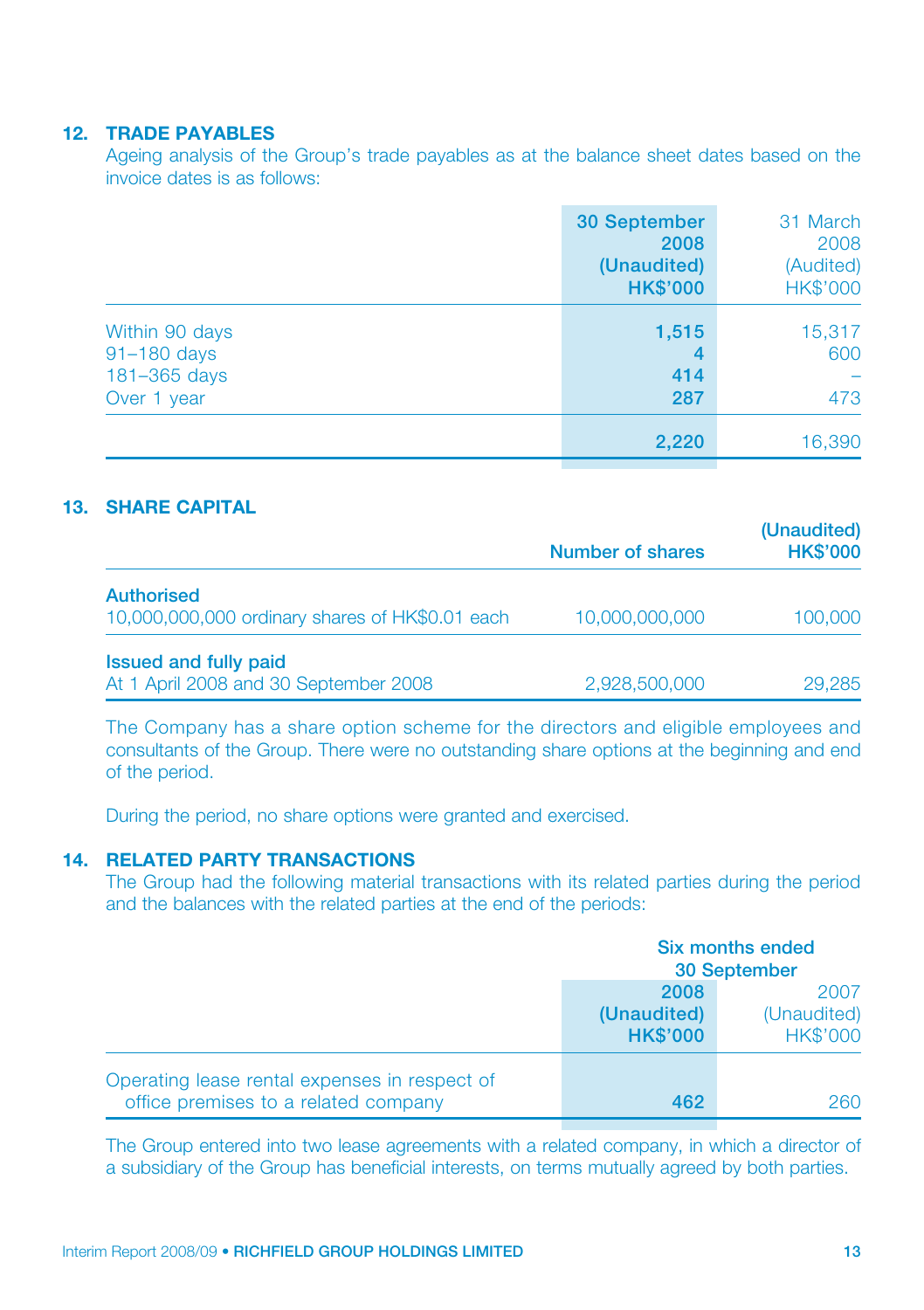# MANAGEMENT DISCUSSION AND ANALYSIS

The Group is principally engaged in the provision of property brokerage services, carrying out schemes for property consolidation, assembly and redevelopment, property trading in Hong Kong, trading of recycled computers and trading of bags and accessories.

The Group is also currently engaged in property assembly schemes for approximately 67 redevelopment projects in Hong Kong. Those engaged projects are all residential and commercial properties which are located in Hong Kong Island and Kowloon.

The bags sold by the Group consist principally of business bags, sports bags, backpacks, handbags and wallets. The accessories sold by the Group include belts, watches, spectacles and umbrellas. The trading of recycled computers by the Group includes PCs, laptops and computer parts (such as RAM modules, LCD panels, hard disks, DVD-ROMs, plastic covers, and keyboards etc.).

#### FINANCIAL REVIEW **RESULTS**

During the six months ended 30 September 2008, the Group recorded a turnover of approximately HK\$40,353,000, representing a decrease of approximately 39.5% compared with the corresponding period last year of approximately HK\$66,724,000. The decrease in turnover was mainly attributed to the decrease in turnover of the business of trading of recycled computers and trading of bags and accessories. In respect of the business of property assembly and brokerage, it contributes approximately HK\$30,044,000 to the turnover of the Group for the period and this represents an increase of approximately 46.7% compared with the corresponding period last year of approximately HK\$20,481,000.

Profit before income tax of the Group for the six months ended 30 September 2008 was approximately HK\$12,507,000, representing an increase of approximately 38.2% when compared with the corresponding period last year of approximately HK\$9,048,000. As a result of the improvement in this business segment for the period, profit attributable to equity holders for the period was increased to approximately HK\$9,723,000 compared with that of approximately HK\$7,024,000 for the corresponding period last year.

### LIQUIDITY, FINANCIAL RESOURCES AND CAPITAL STRUCTURE

During the six months ended 30 September 2008, the Group mainly financed its operations with its own working capital.

As at 30 September 2008, the Group had net current assets of approximately HK\$269,541,000 (31 March 2008: approximately HK\$623,978,000) including bank and cash balances of approximately HK\$157,401,000. As at 31 March 2008, bank and cash balances were approximately HK\$245,107,000.

As at 30 September 2008, the Group had no secured loans (31 March 2008: Nil).

As at 30 September 2008, the gearing ratio (defined as the ratio between total bank borrowings and total assets) was zero (31 March 2008: zero), since the Group has no bank borrowings.

There is no material change in capital structure of the Company during the six months ended 30 September 2008.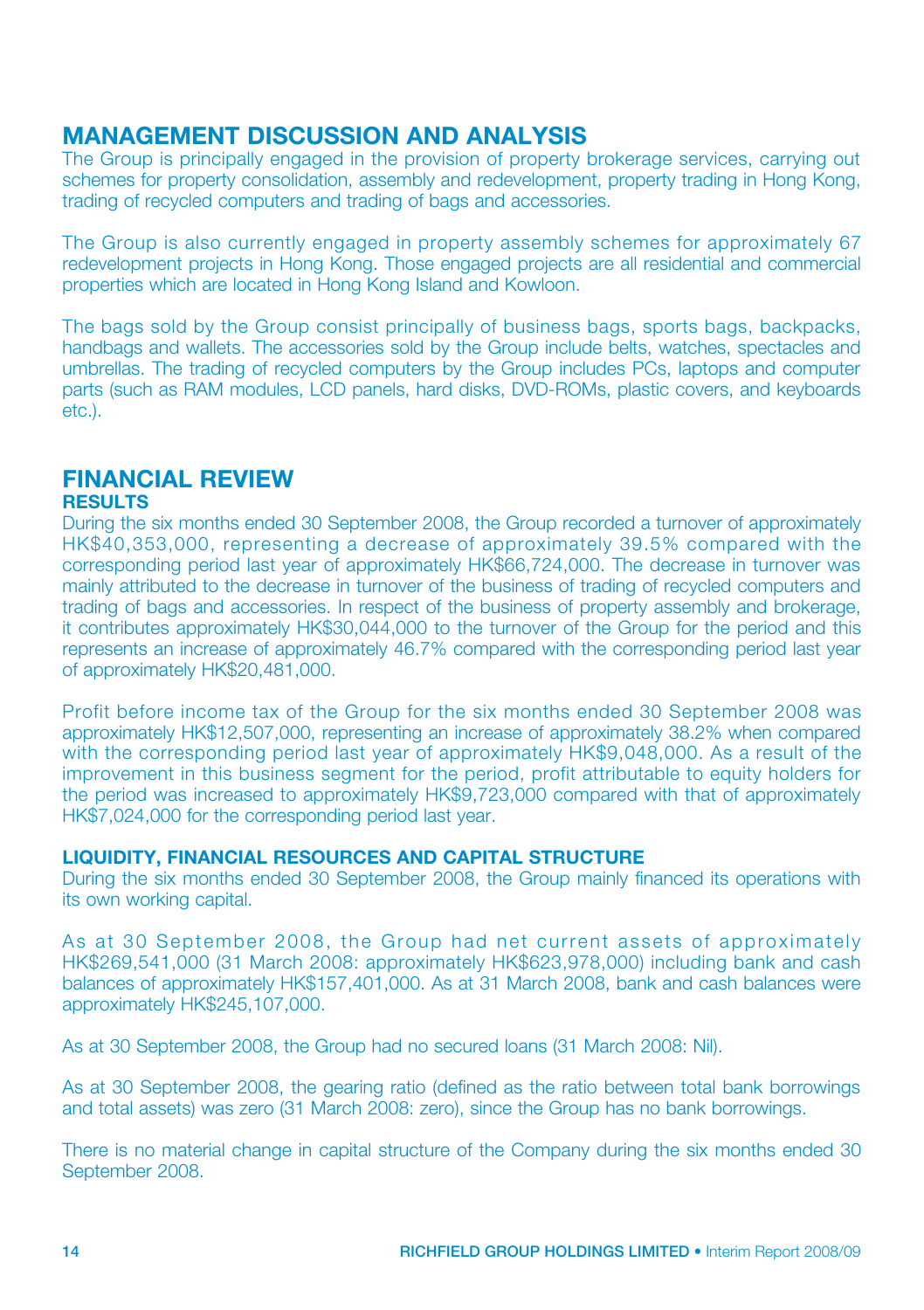### Significant investment held, Material acquisitions or disposals of subsidiaries and affiliated companies, and Future plans for material investments or capital assets

Save for those disclosed in this interim report, there were no significant investment held, material acquisitions or disposals of subsidiaries and affiliated companies during the six months ended 30 September 2008 and there is no plan for material investments or capital assets as at the date of this interim report.

#### **CONTINGENT LIABILITIES**

The Group had no material contingent liabilities as at 30 September 2008.

#### Lease and contracted commitments

The Group leases certain of its office premises and warehouses under non-cancellable operating lease arrangements with lease terms ranging from one to three years.

At 30 September 2008, the Group had total future minimum lease payments in respect of noncancellable operating leases falling due as follows:

|                                                                                            | 30 September<br>2008<br>(Unaudited)<br><b>HK\$'000</b> | 31 March<br>2008<br>(Audited)<br><b>HK\$'000</b> |
|--------------------------------------------------------------------------------------------|--------------------------------------------------------|--------------------------------------------------|
| Land and buildings expiring:<br>Within one year<br>In the second to fifth years, inclusive | 682<br>225                                             | 719<br>161                                       |
|                                                                                            | 907                                                    | 880                                              |

Save for the above commitment, as at 30 September 2008, neither the Group nor the Company had any other significant commitments.

### Foreign exchange exposure

The Group's income and expenditure during the six months ended 30 September 2008 were denominated in United States dollars ("US\$"), HK dollars ("HK\$") and Renminbi ("RMB"), and most of the assets and liabilities as at 30 September 2008 were denominated in HK\$ and RMB. Accordingly, the Board is of the view that, to certain extent, the Group is exposed to foreign currency exchange risk. For the US\$ foreign exchange exposure, the Board believes the exposure is small as the exchange rate of US\$ to HK\$ is comparatively stable. However, the Group is exposed to RMB foreign exchange exposure and fluctuation of exchange rates of RMB against HK\$ could affect the Group's results of operations. During the period under review, no hedging transaction or arrangement was made.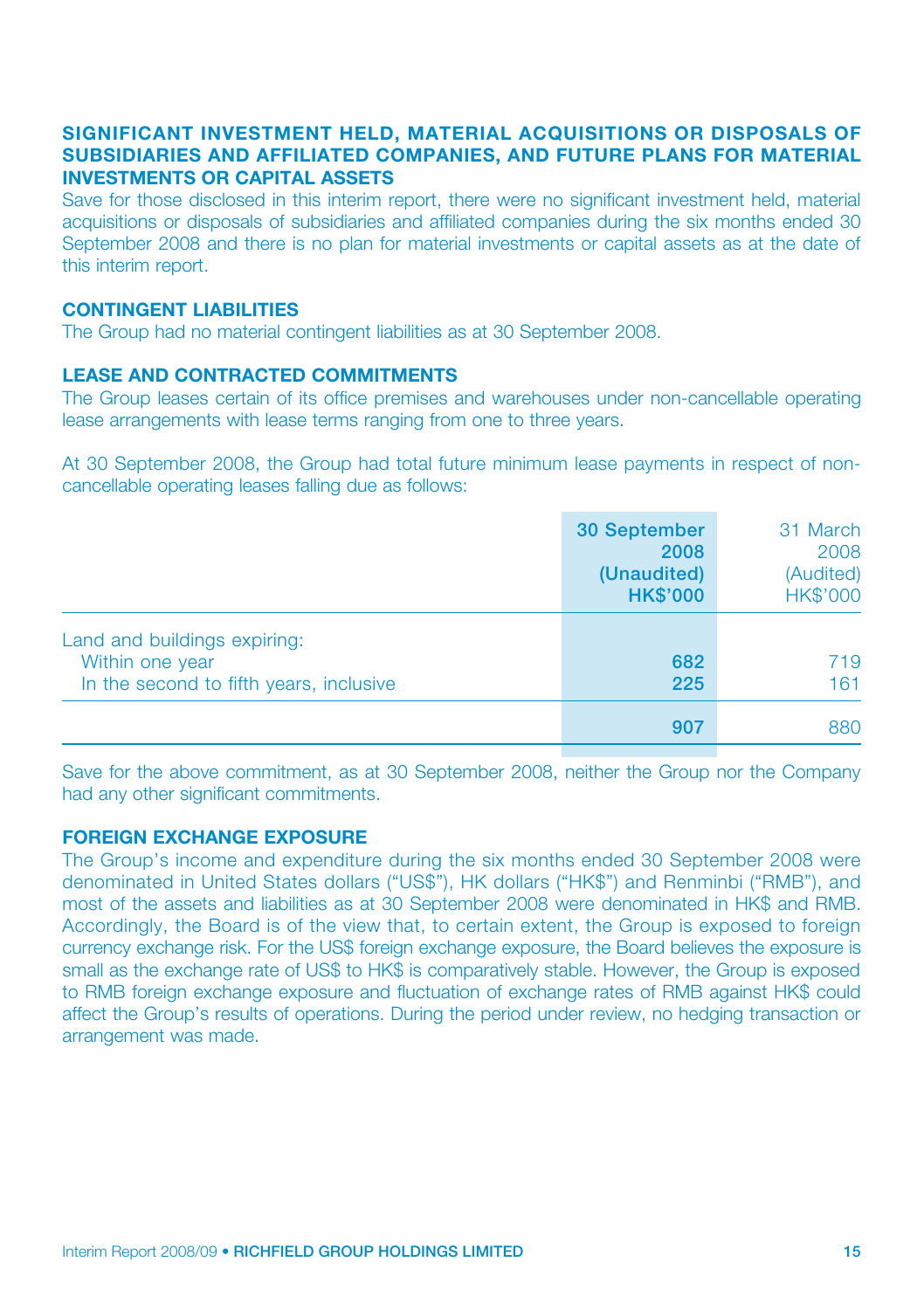#### Treasury policies

The Group adopts a conservative approach towards its treasury policies. The Group strives to reduce exposure to credit risk by performing ongoing credit evaluations of the financial conditions of its customers. To manage liquidity risk, the Board closely monitors the Group's liquidity position to ensure that the liquidity structure of the Group's assets, liabilities and commitments can meet its funding requirements.

### SEGMENT INFORMATION

#### *Business segments*

#### *Property assembly and brokerage*

Property assembly and brokerage comprised of provision of property brokerage services, carrying out schemes for property consolidation, assembly and redevelopment and property trading. Property assembly and brokerage represents approximately 74.5% of the total turnover which amounts to approximately HK\$30,044,000 (six months ended 30 September 2007: approximately 20,481,000).

#### *Trading of recycled computer*

Trading of recycled computer comprised of trading and distribution of recycled computers and related accessories. Trading of recycled computers represents approximately 18.2% of the total turnover which amounts to approximately HK\$7,353,000 (six months ended 30 September 2007: approximately HK\$23,330,000).

#### *Trading of bags and accessories*

Trading of bags and accessories comprised of retail sales and wholesale to agents and distributors. Trading of bags and accessories represents approximately 7.3% of the total turnover which amounts to approximately HK\$2,956,000 (six months ended 30 September 2007: approximately HK\$22,913,000).

#### *Geographical segments*

For the six months ended 30 September 2008, the whole turnover of approximately HK\$40,353,000 was for Hong Kong and it was decreased significantly by approximately 39.5% as compared to the total turnover of previous corresponding period of HK\$66,724,000. The decrease was mainly attributed to the decrease in turnover from the trading of recycled computers and trading of bags and accessories.

Please refer to note 3 to the unaudited condensed consolidated financial statements of this interim report for details on business and geographical segments.

### Employees and remuneration policies

As at 30 September 2008, the Group had 97 (31 March 2008: 101) employees, including directors of the Company. Total staff costs (including directors' emoluments) were approximately HK\$6,813,000 for the six months ended 30 September 2008 as compared to approximately HK\$5,600,000 for the six months ended 30 September 2007. Remuneration is determined with reference to market terms and the performance, qualification and experience of individual employee. Year-end bonus based on individual performance will be paid to employees as recognition of and reward for their contributions. Other benefits include contributions to statutory mandatory provident fund scheme to its employees in Hong Kong and share option scheme.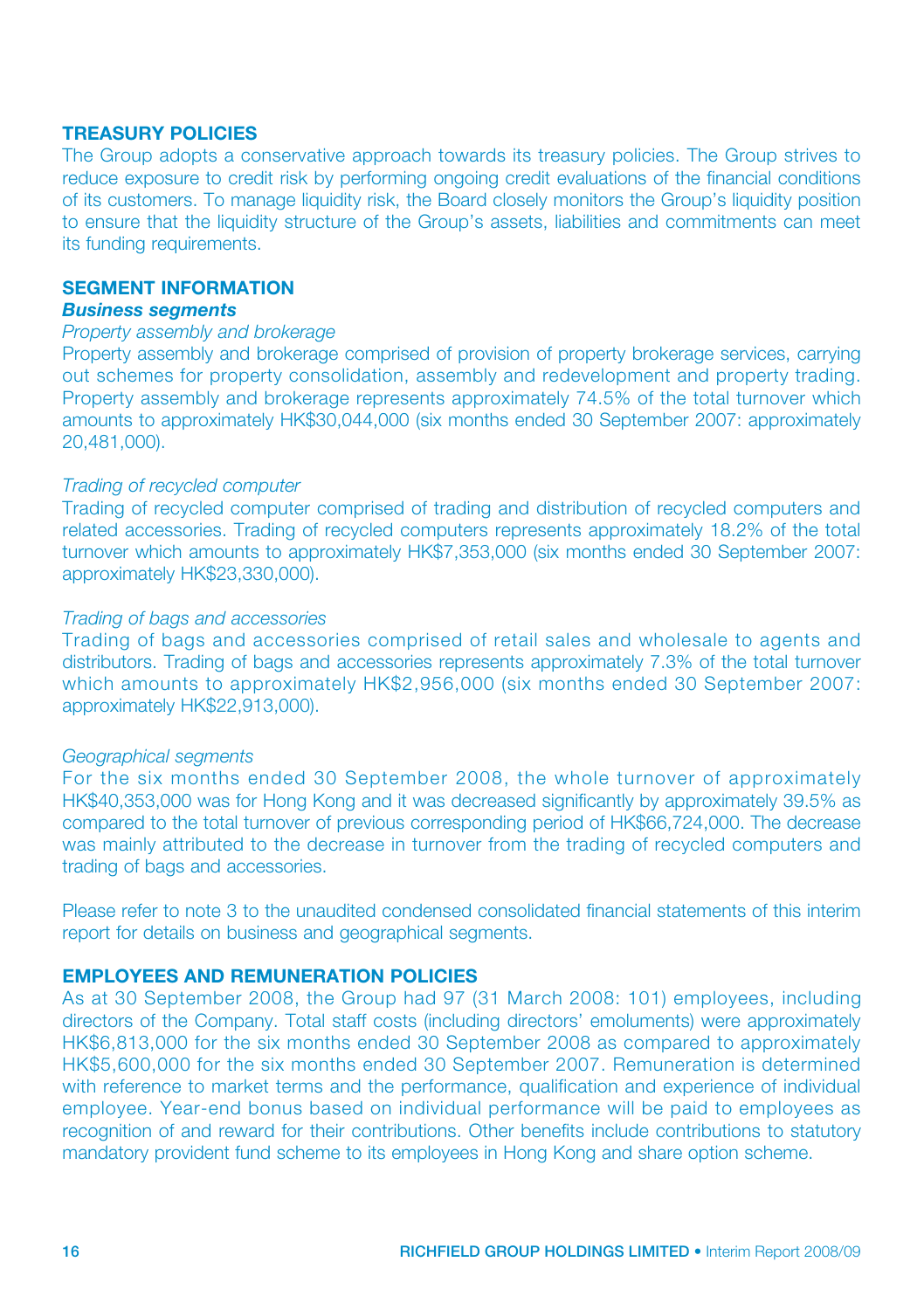## BUSINESS REVIEW

During the six months ended 30 September 2008, in view of the stability of the local economy and property market, the Group continued to expand its core business, the provision of property assembly, brokerage and trading. Turnover from the property assembly and brokerage business for the six months ended 30 September 2008 was approximately HK\$30,044,000, representing an increase of approximately 46.7% (six months ended 30 September 2007: approximately HK\$20,481,000). Operating profit was approximately HK\$16,761,000 which accounted for approximately 134% to the Group's operating profit for the six months ended 30 September 2008.

During the period under review, the Group has completed 6 major assembly projects, which are mainly located in the densely populated areas in Hong Kong Island and Kowloon, such as Causeway Bay, Western District, Sham Shui Po, etc., with the total contract sum and the total gross profit of approximately HK\$358,850,000 and HK\$20,000,000 respectively.

As at 30 September 2008, the Group had approximately 67 property assembly projects in progress with a total site area of approximately 489,600 square feet. Among those projects in progress, approximately 34 projects are located in Hong Kong Island, mainly in the Mid-Levels, Sheung Wan, Causeway Bay, Western District, Shau Kei Wan and Quarry Bay. Approximately 33 projects are located in Kowloon, mainly in Sham Shui Po, Mong Kok, Ho Man Tin and To Kwa Wan.

The business of trading of recycled computers contributed approximately HK\$7,353,000 to the Group's turnover for the six months ended 30 September 2008, representing approximately 18.2% of the Group's turnover for the reporting period and a substantial decrease compared with the corresponding period last year (six months ended 30 September 2007; approximately HK\$23,330,000). An operating loss of approximately HK\$2,097,000 was recorded for the reporting period. The operating loss and the decrease in turnover for the six months ended 30 September 2008 were mainly caused by the fierce competitions in Hong Kong and China markets and the rising operating costs. In addition, the demand of recycled computers continued to shrink as the price difference between new and recycled computers was reducing.

The trading business of bags and accessories recorded a turnover and operating loss of approximately HK\$2,956,000 and approximately HK\$79,000 respectively for the six months ended 30 September 2008, which represented a substantial decrease compared with the corresponding period last year. The decrease in turnover and operating loss was mainly due to the adverse market condition as a result of market slowdown and keen competitions in the global market and drastic increase in operating costs.

# PROSPECTS

There has been an obvious slowdown in the global economy after a series of financial crisis of major investment and commercial banks in the United States and Europe. Both stock and the property prices have decreased dramatically due to the lack of confidence of investors following different economic concerns and tightened credit market. Property prices have so far dropped by about 8 per cent on average from a peak reached in the first quarter of the year, and it is expected values could continue to fall in the foreseeable future before the prices become stable.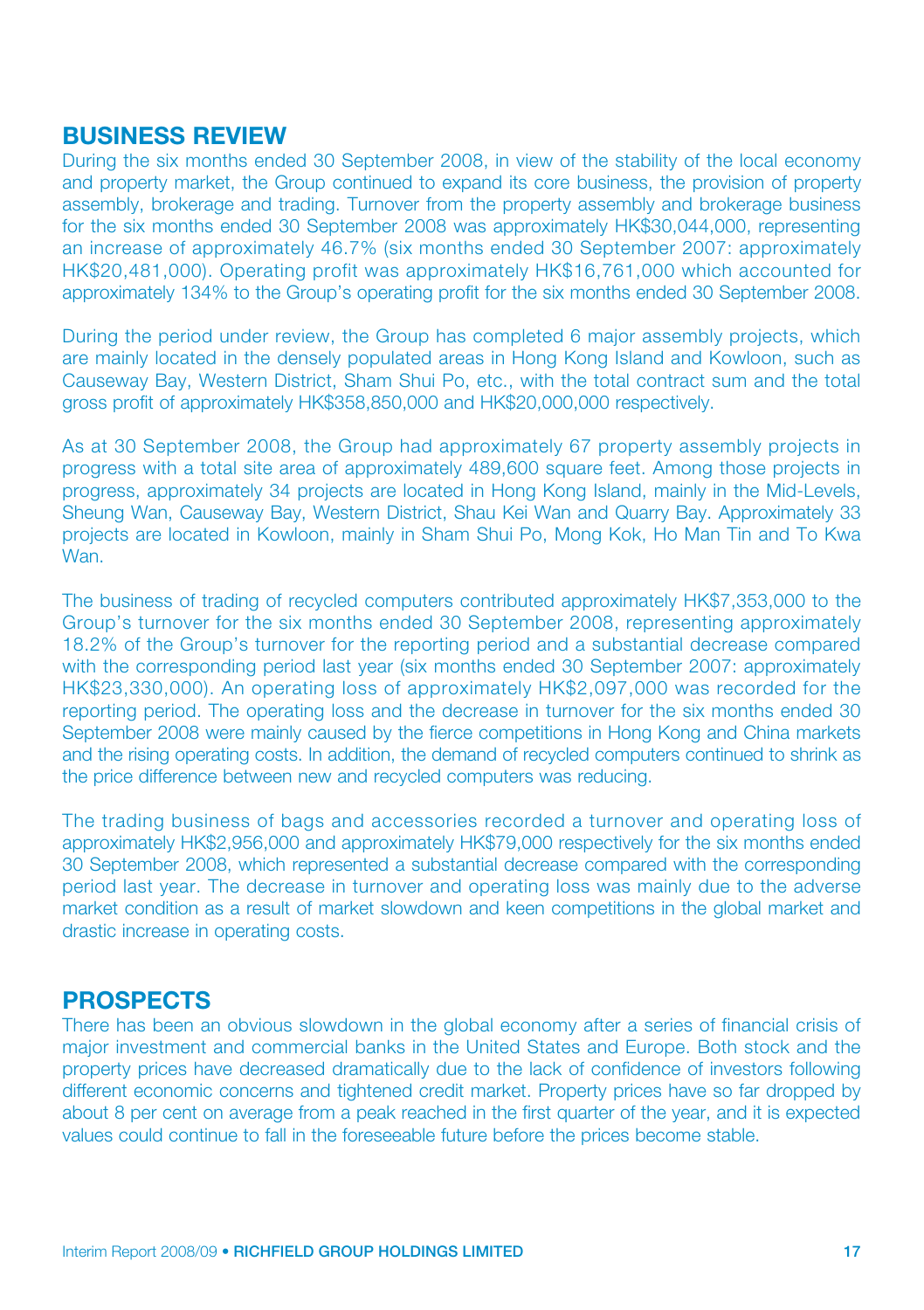However, despite of a decline in property prices and transactions, the outlook on Hong Kong property market remains optimistic because of the close links with the fast-growing Mainland economy and other emerging Asian economics and the continuous limited supply of land in urban districts of Hong Kong. The tightening of government regulations on building height restriction and the excessive costs on maintenance of the aged building has created burden on owners of the aged properties but benefited the Group as a whole. Those changes, together with the lower property prices, would lower the cost of property assembly and speed up the process of property redevelopments. The proposed regulatory change on the percentage of ownership for compulsory sale for redevelopment will also bring a much favorable environment for the Group's core business.

In the short run, the poor market sentiment as a result of financial crisis will inevitably affect the Group's core business of property brokerage and assembly. The tightening of credit market causes developers to act with more prudence since they are more difficult in getting finance for their development project. The progress of most property development projects has also been delayed. The performance of the Group in the near term will be affected to a certain extent. However, the Group remains optimistic in property brokerage and assembly business in the long run because of the limited supply of land in urban districts and the favourable political environment in Hong Kong. The Group will take this opportunity to search for new potential property assembly projects for the future.

The trading businesses of bags and accessories and recycled computers are expected to suffer more during the economy downturn due to the adverse market conditions and keen market competitions in both retail and wholesale markets. Turnover and profitability of both businesses have been decreased significantly over the past year. In order to minimize the loss, the Group has restrained from making further investments and has tightened control over the cash flow for both businesses. The Group would also consider discontinuing the businesses if the operating loss continues in the forthcoming future.

# CONNECTED TRANSACTION

Pursuant to the sales and purchase agreement dated 10 April 2007 for the acquisition (the "Acquisition") of Richfield Realty Limited ("Richfield Realty"), both Richfield (Holdings) Limited, as the vendor of the Acquisition, and Mr. Au Wing Wah, as the guarantor of the Acquisition were guaranteed that the audited net profit before payment of the bonus payable to the management of Richfield Realty and after tax and any extraordinary or exceptional items of Richfield Realty for the year ended 28 May 2008 (the "Guaranteed Period") should not be less than HK\$150,000,000 (the "Guaranteed Profit").

However, according to the audited financial statements of Richfield Realty, the Guaranteed Profit cannot be met. Having considered the prospects of the business of the property assembly and brokerage and the potential of Richfield Realty, an agreement (the "Settlement Agreement") as supplemented by a supplemental agreement dated 17 July 2008 (the "Supplemental Agreement") were entered into on 12 June 2008 which, among the other things, was proposed to extend the time for fulfillment of an agreed guaranteed profit of approximately HK\$345,949,000.

On 18 July 2008, the Company subsequently announced that the financial year end of the Company has been changed from 31 March to 30 June commencing from the financial year of 2008/2009. Having considered the change of financial year end date of the Company, the vendor, the purchaser and Mr. Au entered into the Supplemental Agreement in respect of the amendments of certain terms of the Settlement Agreement on 17 July 2008.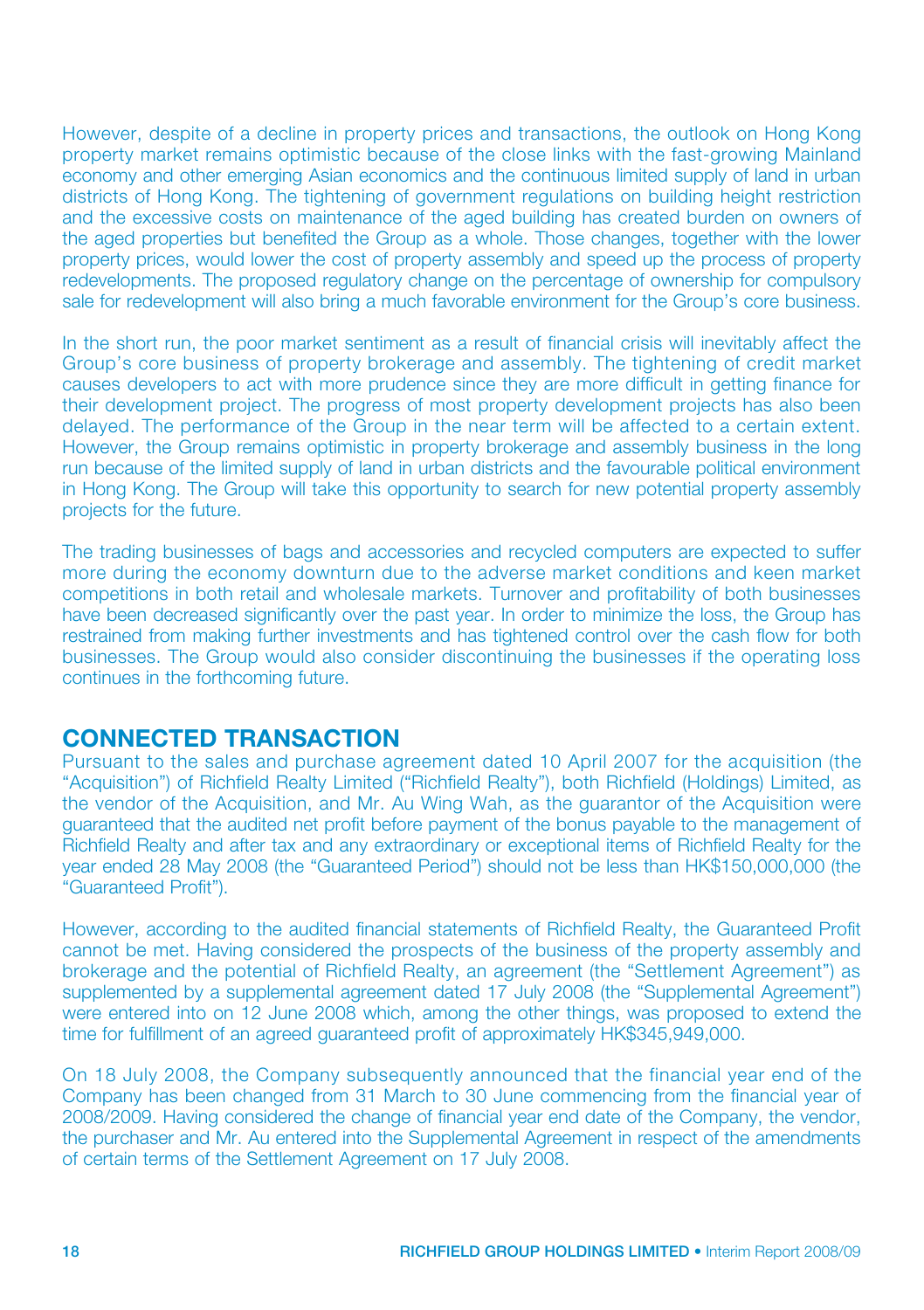At the EGM held on 25 August 2008, the resolution in respect of the approval of the Settlement Agreement as supplemented by the Supplemental Agreement and the transactions contemplated thereunder was duly passed as ordinary resolution by poll as it was demanded by the Chairman of the meeting for voting.

Save as disclosed above, there were no significant connected party transactions entered into by the Group for the six months ended 30 September 2008.

# **SHARE OPTIONS**

During the six months ended 30 September 2008, no share option was granted, exercised or lapsed under the share option scheme adopted on 21 May 2002.

# DIRECTORS' AND CHIEF EXECUTIVES' INTERESTS AND SHORT POSITIONS IN THE SHARES, UNDERLYING SHARES AND DEBENTURES OF THE COMPANY OR ANY ASSOCIATED **CORPORATION**

As at 30 September 2008, the interests and short positions of the directors and chief executives of the Company in the shares, underlying shares and debentures of the Company or any of its associated corporations (within the meaning of Part XV of the Securities and Futures Ordinance (Cap. 571, Laws of Hong Kong) ("SFO")) which were required to be notified to the Company and the Stock Exchange pursuant to Divisions 7 and 8 of Part XV of the SFO (including interests or short positions which they were taken or deemed to have under such provisions of the SFO) or as recorded in the register required to be kept by the Company under Section 352 of the SFO or otherwise notified to the Company and the Stock Exchange pursuant to the required standards of dealings by directors as referred to in Rules 5.46 of the GEM Listing Rules, were as follows:

|                                          | <b>Number of Shares</b>            |                       |               | Approximate                   |
|------------------------------------------|------------------------------------|-----------------------|---------------|-------------------------------|
| <b>Director</b>                          | <b>Personal</b><br><b>interest</b> | Corporate<br>interest | <b>Total</b>  | percentage of<br>shareholding |
| Mr. Pong Wai San,<br>Wilson ("Mr. Pong") | 352,176,000                        | 936,794,000<br>(Note) | 1,288,970,000 | 44.01%                        |

Note: These shares are beneficially owned by Virtue Partner Group Limited, a company wholly owned by Mr. Pong.

All the interests disclosed above represent long position in the shares of the Company.

Save as disclosed above, as at 30 September 2008, none of the directors and chief executives of the Company had any other interests or short positions in any shares, underlying shares or debentures of the Company or any of its associated corporation (within the meaning of Part XV of the SFO) which were required to be notified to the Company and the Stock Exchange pursuant to Divisions 7 and 8 of Part XV of the SFO (including interests or short positions which they were taken or deemed to have under such provisions of the SFO), or which were required to be recorded in the register kept by the Company under Section 352 of the SFO or otherwise notified to the Company and the Stock Exchange pursuant to Rules 5.46 of the GEM Listing Rules.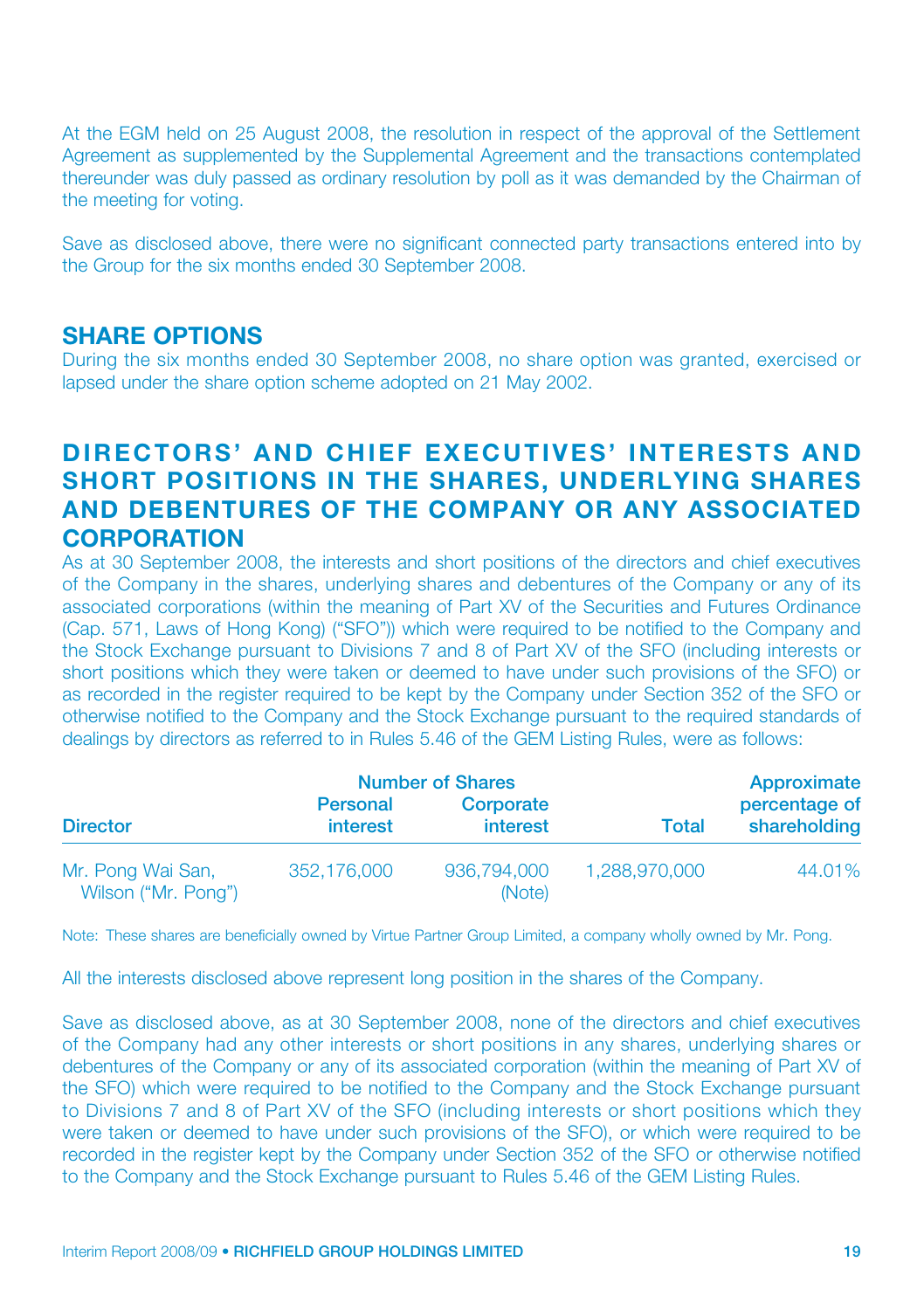# SUBSTANTIAL SHAREHOLDERS' INTERESTS IN SHARES

As at 30 September 2008, other than the interests of certain directors and chief executive of the Company as disclosed under the section headed "Directors' and chief executives' interests and short positions in the shares, underlying shares and debentures of the company or any associated corporation" above, the interests or short positions of person in the shares, underlying shares and debentures of the Company which would fall to be disclosed to the Company under the provisions of Divisions 2 and 3 of Part XV of the SFO or, who is, directly or indirectly, interested in 5% or more of the nominal value of any class of share capital carrying rights to vote in all circumstances at general meetings of any other members of the Group, or any other substantial shareholders whose interests or short positions were recorded in the register required to be kept by the Company under Section 336 of the SFO were as follows:

| Name of shareholder                                 | Capacity in<br>which shares<br>are held | Number of<br><b>issued shares</b> | Percentage of<br>the issued<br>share capital |
|-----------------------------------------------------|-----------------------------------------|-----------------------------------|----------------------------------------------|
| Ms. Tung Ching Yee, Helena<br>(Note 1)              | <b>Family interest</b>                  | 1,288,970,000                     | 44.01%                                       |
| <b>Virtue Partner Group Limited</b><br>(Note 2)     | Beneficial owner                        | 936,794,000                       | 31.99%                                       |
| Richfield (Holdings) Limited<br>(Note 3)            | Beneficial owner                        | 760,000,000                       | 25.95%                                       |
| Mr. Au Wing Wah<br>$('Mr. Au")$ (Note 3)            | Interest in controlled<br>corporation   | 760,000,000                       | 25.95%                                       |
| Ms. Kong Pik Fan (Note 4)                           | <b>Family interest</b>                  | 760,000,000                       | 25,95%                                       |
| Vastwood Limited (Note 3)                           | <b>Beneficial owner</b>                 | 760,000,000                       | 25.95%                                       |
| <b>Richfield Group Holdings</b><br>Limited (Note 3) | Interest in controlled<br>corporation   | 760,000,000                       | 25.95%                                       |

Notes:

- 1. Ms. Tung Ching Yee, Helena is the wife of Mr. Pong and accordingly deemed to be interested in the shares beneficially owned by Mr. Pong in his own capacity and through his controlled corporation, Virtue Partner Group Limited, under SFO.
- 2. These shares are beneficially owned by Virtue Partner Group Limited, a company wholly owned by Mr. Pong.
- 3. These shares are beneficially owned by Richfield (Holdings) Limited, a company wholly owned by Mr. Au, and therefore Mr. Au deemed to be interested in the shares owned by Richfield (Holdings) Limited, under SFO. On 12 June 2008, Richfield (Holdings) Limited as a chargor has executed a share charge in favour of Vastwood Limited, a wholly-owned subsidiary of Richfield Group Holdings Limited, as a chargee in respect of the fixed charge over these 760,000,000 shares. Therefore, Richfield Group Holdings Limited deemed to be interested in the shares owned by Vastwood Limited under SFO.
- 4. Ms. Kong Pik Fan is the wife of Mr. Au and accordingly deemed to be interested in the shares beneficially owned by Mr. Au in his own capacity and through his controlled corporation, Richfield (Holdings) Limited, under SFO.

All the interests disclosed above represent long position in shares of the Company.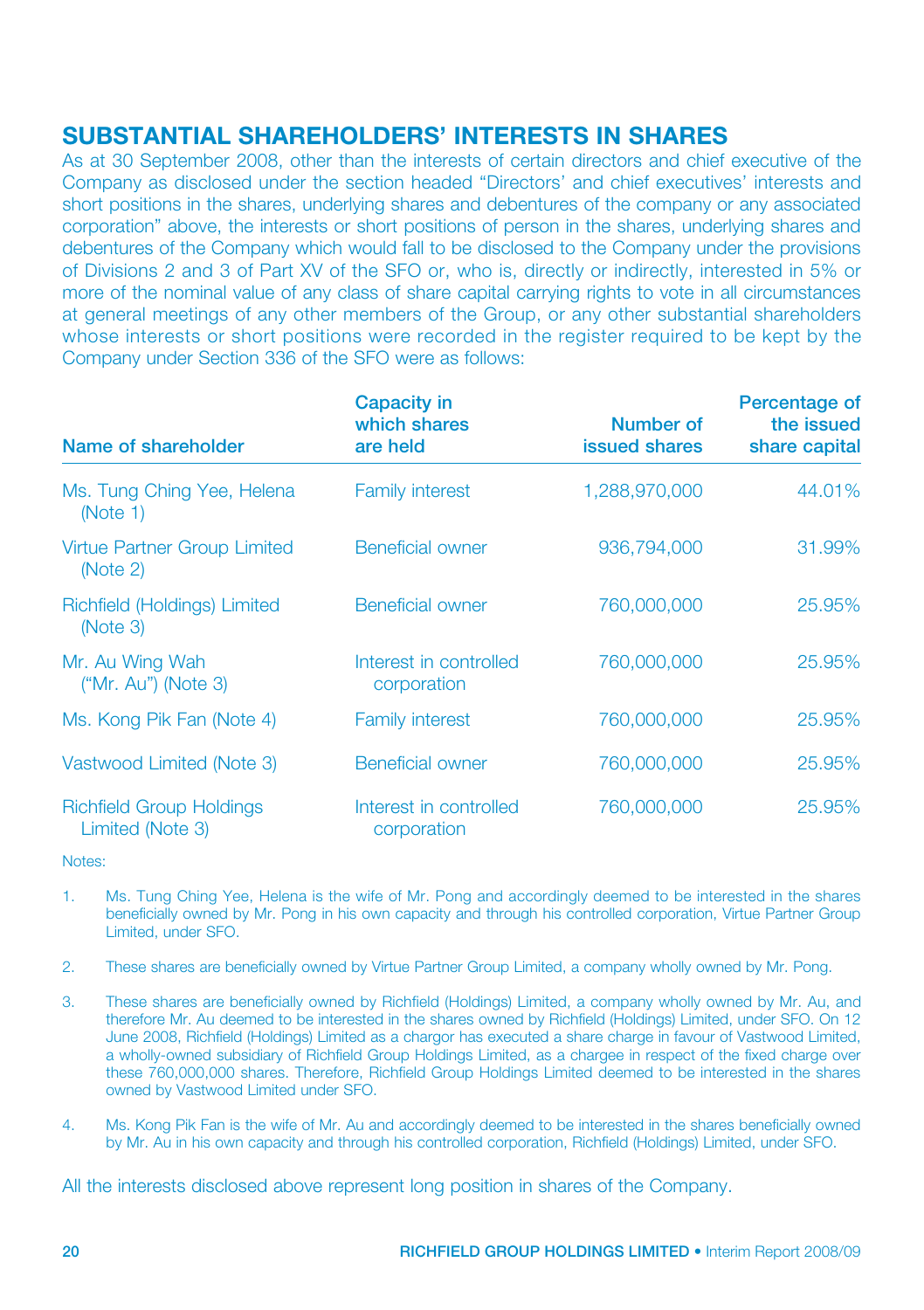Save as disclosed above, as at 30 September 2008, the directors of the Company were not aware of any other person (other than the directors and chief executive of the Company) who had an interest or short position in the shares, underlying shares or debentures of the Company which would fall to be disclosed to the Company under the provisions of Divisions 2 and 3 of Part XV of the SFO or, who is, directly or indirectly, interested in 5% or more of the nominal value of any class of share capital carrying rights to vote in all circumstances at general meetings of any other members of the Group, or any other substantial shareholders whose interests or short positions were recorded in the register required to be kept by the Company under Section 336 of the SFO.

# DIRECTOR'S RIGHTS TO ACQUIRE SHARE OR DEBENTURES

Apart from as disclosed under the heading "Directors' and chief executives' interests and short positions in the shares, underlying shares and debentures of the company or any associated corporation" above, at no time during the reporting period were rights to acquire benefits by means of the acquisition of shares in or debentures of the Company or of any other body corporate granted to any directors or their respective spouse or children under 18 years of age, or were any such rights exercised by them; or was the Company, its holding company or any of its subsidiaries a party to any arrangements to enable the directors, their respective spouse or children under 18 years of age to acquire such rights in the Company or any other body corporate.

# CHANGE OF FINANCIAL YEAR END DATE

The financial year end of the Company has been changed from 31 March to 30 June commencing from the financial year of 2008/2009. Accordingly, the forthcoming financial period will cover the 15-month period from 1 April 2008 to 30 June 2009. For details, please refer to the announcement of the Company dated 18 July 2008.

# PURCHASE, REDEMPTION OR SALE OF THE LISTED SECURITIES OF THE COMPANY

Neither the Company, nor any of its subsidiaries has purchased, redeemed or sold any of the Company's listed shares during the six months ended 30 September 2008.

# DIRECTOR'S INTERESTS IN COMPETING INTERESTS

As at the date of this report, none of the directors, the management shareholders of the Company and their respective associates (as defined in the GEM Listing Rules) had any interest in a business which causes or may cause a significant competition with the business of the Group and any other conflicts of interest which any such person has or may have with the Group.

# CODE OF CONDUCT REGARDING SECURITIES TRANSACTIONS BY **DIRECTORS**

The Company has adopted a code of conduct regarding securities transactions by directors on terms no less exacting than the required standard of dealings set out in Rules 5.48 to 5.67 of the GEM Listing Rules. Having made specific enquiry of all directors, the Company was not aware of any non-compliance with such required standard of dealings and its code of conduct regarding securities transactions by directors throughout the six months ended 30 September 2008.